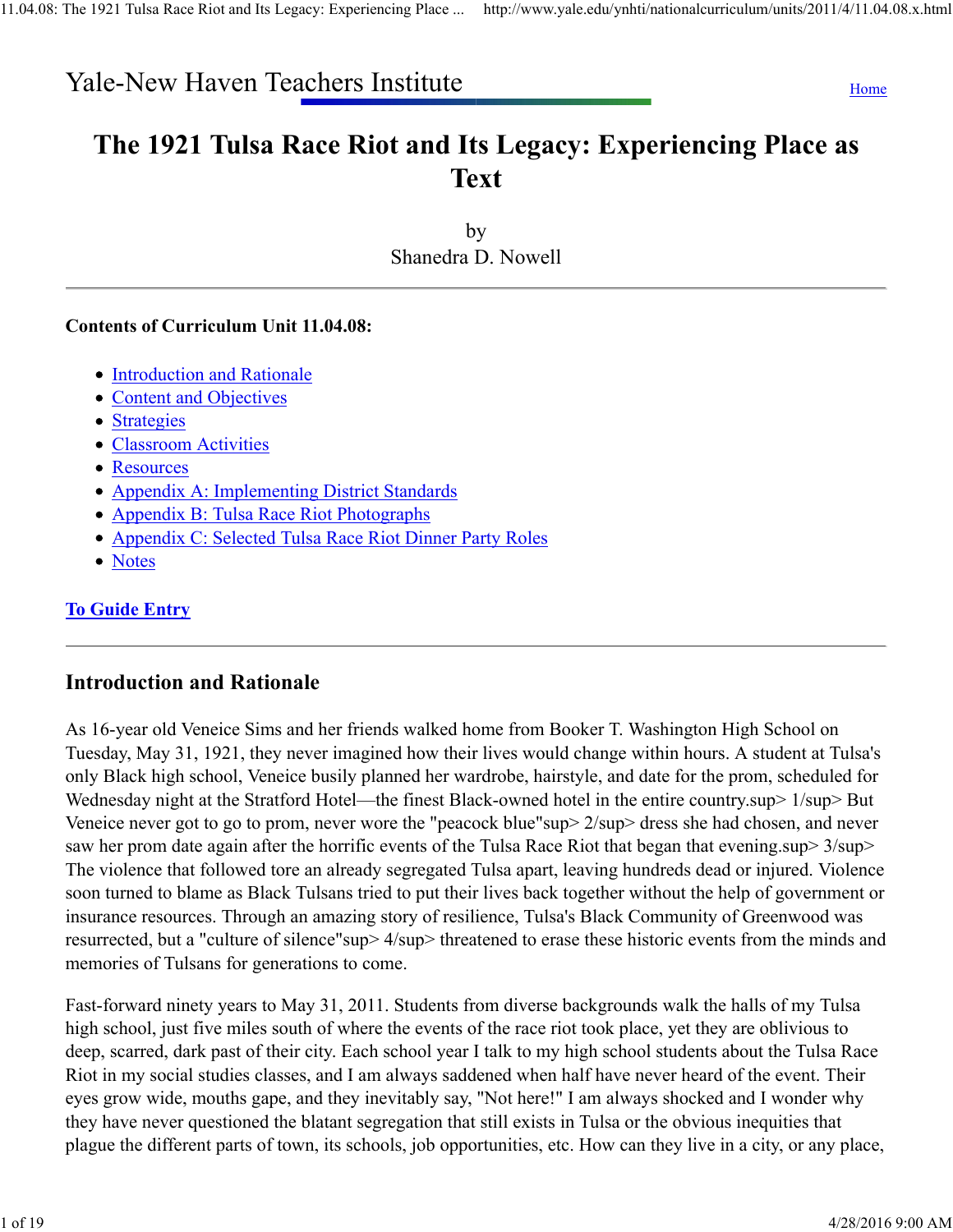and be ignorant of its past? Even more frightened I wonder how they can live in this city and not want to better it.

In the seminar we talked about the two maps of a city—the flat map that shows streets, waterways, and named places versus the pop-up mental map of desire and memory. As students read and research the history and the stories of Tulsa's people, analyze photographs and maps, and visit the Greenwood district with its monuments to the past, they will create these maps of desire for Tulsa. I hope the experiences gained will spur them to civic action as they develop plans for the future economic and cultural growth of the city.

Teaching this new, in-depth unit is important to my students because we have ignored the horrific events for so long. I believe the silence further divided the Black and White communities in Tulsa. Suitable for secondary US History, Oklahoma History, Geography, and Current Events courses, this unit illustrates the power of place, the idea of intangible heritage, and cultural history/geography for students all over the country. Like New Orleans, I believe the lessons from Tulsa's past, present, and future extend beyond its borders, and serve as example of America's struggle to rise above our ethnic and cultural divisions in order to create a more united United States.

# Content and Objectives

For this unit on the 1921 Tulsa Race Riot, I want my students to know Tulsa's past, experience its present, and develop a vision for its future through reading, interpreting, analyzing, and creating texts. In keeping with 21sup> s/sup>sup> t/sup> century literacies, texts include books, newspaper, internet media, images, maps, symbols, places, and so much more. In our seminar on the literature and intangible heritage of New Orleans, I have been thinking about Tulsa as a character in a long-standing folktale. Each time the narrative is told and re-told, the telling changes slightly, but the heart of the story remains fixed and true. The Tulsa Race Riot is just once section of Tulsa's ongoing story—the climax where a century of building tension exploded into violence on the streets of Greenwood. But the  $d\hat{\mathbf{\Phi}}$  nouement is yet to be written as we work to heal the scars of the past. In this way, it is easy to see place as text—a narrative structured, told, restructured, and retold.

This unit tells Tulsa's story in six parts:

- � Pretext—the the tale of Tulsa before the riot
- � Plaintext—one perspective of the riot
- � Intertextuality—adding other narrative and visual texts to offer multiple perspectives of the riot
- � Subtext—the subtleties and social climate that led the violence in Tulsa and other cities
- � Context—visiting the place in order to connect the stories to place
- ◆ Creating Texts: Maps of Desire and Civic Action—where my students write the d◆nouement to the story as they imagine Tulsa's future

#### Pretext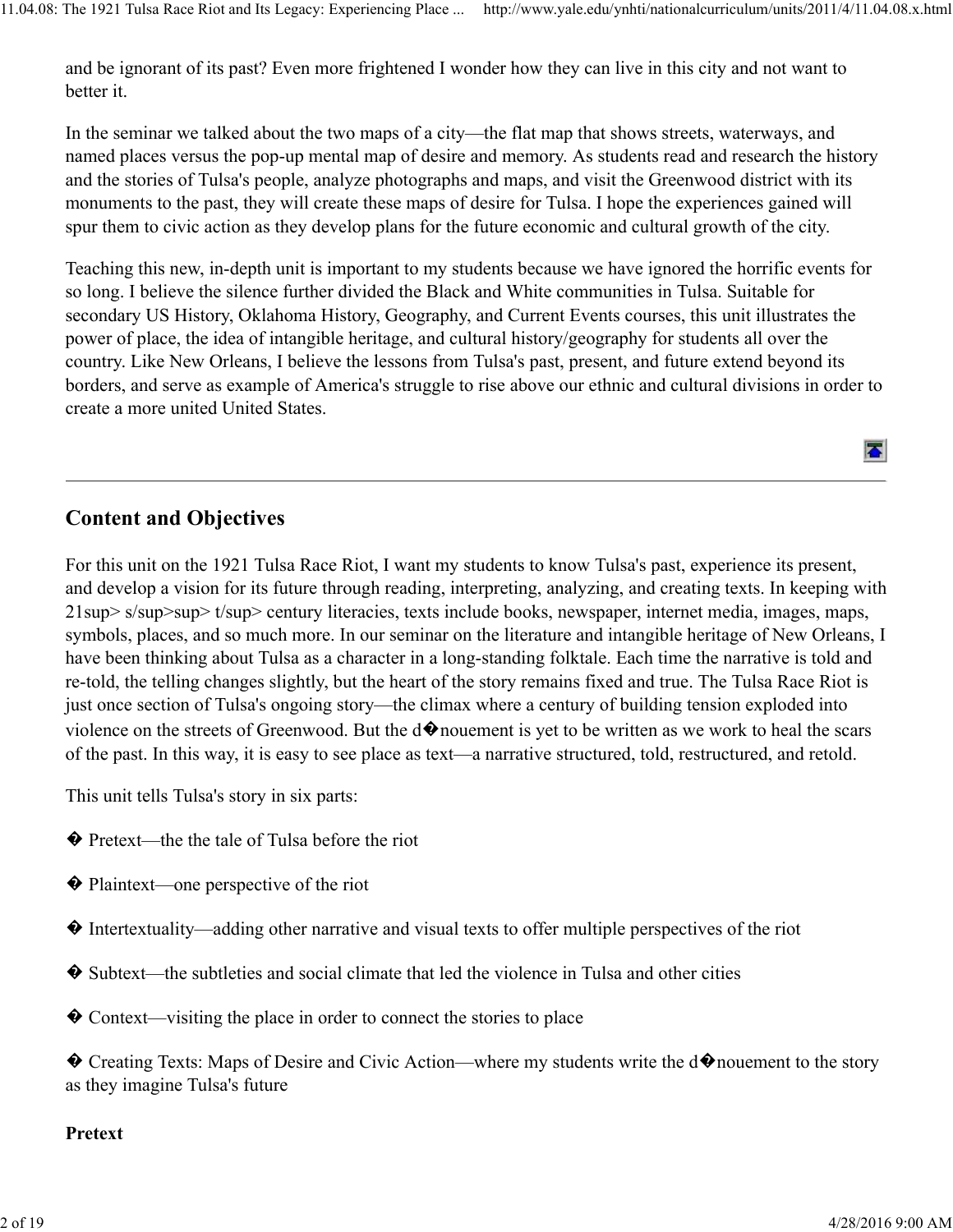To understand what happened in Tulsa in 1921 we must travel back a century and across hundreds of miles into the southeastern United States. President James Monroe changed America's stance towards Native Americans, forcing tribes to sign treaties ceding their lands in the southeast for lands west of the Mississippi. This brought the first Creeks, Choctaws, and Cherokee to Oklahoma.sup> 5/sup> In 1830, President Andrew Jackson signed the Indian Removal Act, forcing the Cherokee, Creek, Chickasaw, Choctaw, and Seminole (The Five Civilized Tribes) into Indian Territory (Oklahoma).sup> 6/sup> As a result of years of assimilation practices in the east, the Creeks and the Cherokee brought over 7,000 African American slavessup> 7/sup> and many freedmensup> 8/sup> with them to Oklahoma. Slavery continued in Indian Territory, even after the end of the Civil War, until the Five Civilized Tribes signed treaties with the United States' government in 1866. These treaties gave freedmen in Indian Territory the right to ask for tribal citizenship,sup> /sup>sup> 9/sup> up to 100 acres of land, and an annuity.sup> 1/sup>sup> 0/sup> Native Americans and African Americans had also married.sup> 1/sup>sup> 1/sup> Today, many Black Oklahomans can easily trace their Native Americans roots and are registered members of local tribes.

For African Americans, Oklahoma territory represented freedom. Black politicians openly pushed for Oklahoma to enter the United States as an all-Black state. By 1907, the year of statehood, Oklahoma boasted 28 all-Black towns.sup> 1/sup>sup> 2/sup> These came into being as a result of the Native American Black freedmen combining their land allotments and sheltering other freed slaves from violent racism in the South.sup> 1/sup>sup> 3/sup> The openness of African American townships contrasted with the rest of the territory and the nation where lynchings and violence against Blacks were common.

Tulsa traces its roots to the small Creek Indian settlement of Tallasi.sup> 1/sup>sup> 4/sup> While Blacks and Indians resided in the area, the first Whites did not arrive until the 1880's.sup> 1/sup>sup> 5/sup> Tallasi became Tulsey Town,sup> 1/sup>sup> 6/sup> and in 1898 was incorporated as Tulsa, nine years before Oklahoma's statehood.sup> 1/sup>sup> 7/sup> Spurred on by oil strikes, Tulsa's population grew from around 1,300 people in 1900 to nearly 99,000 in 1921.sup> 1/sup>sup> 8/sup> Tulsa's growth and prosperity continued, soon making it the "Oil Capital of the World."sup> 1/sup>sup> 9/sup>

In 1916, Tulsa passed a mandatory segregation law that prohibited African Americans (or any other ethnic group) from living in areas containing 75% or more Whites.sup> 2/sup>sup> 0/sup> African Americans who came to Tulsa settled in the northeast corner of the city in a community called Greenwood, an area sold to African American settlers in 1905.sup> 2/sup>sup> 1/sup> Greenwood grew along North Greenwood Avenue in downtown Tulsa. Segregation carved out Black Tulsa's unmarked borders along railroad tracks to the south and east and hills to the west.sup> 2/sup>sup> 2/sup> By 1921, Tulsa's Greenwood district was a strong, prosperous, self-sustaining community with 10,000 residents. African-Americans owned businesses and beautiful homes and the economic boom within the community gave Greenwood Avenue the title of "Black Wall Street."sup> 2/sup>sup> 3/sup>

Mary Parish, a New York transplant, came to Tulsa in 1918. She was amazed at the variety of Black businesses and the number of lovely homes.sup> 2/sup>sup> 4/sup> Greenwood boasted a confectionary, a movie theater, lawyers, doctors, restaurants, pool halls, beauty shops, grocery stores, and two newspapers, *The Tulsa Star* and *The Oklahoma Eagle*.sup> 2/sup>sup> 5/sup> Many Blacks worked in Greenwood's businesses, while others worked as domestic staff for Tulsa's new oil barons. Although forced to do so by segregation, African Americans prospered by keeping their money within their own community. Greenwood became a symbol of pride for Tulsa's Black residents and symbol of envy for Tulsa's Whites, who called the area "Little Africa" or "Niggertown."sup> 2/sup>sup> 6/sup> This racial segregation and animosity set the stage for the 1921 Tulsa Race Riot.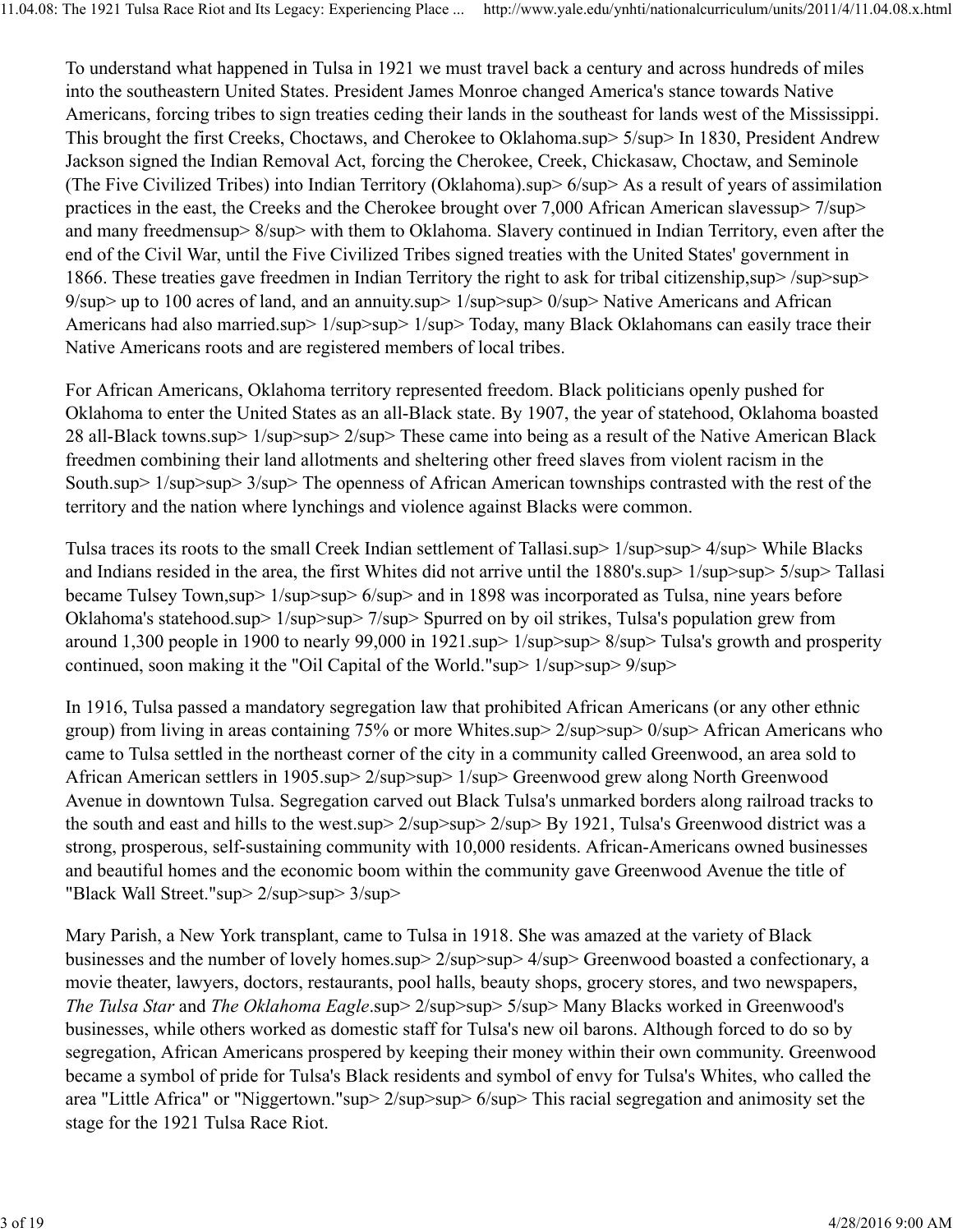#### Plaintext

As my students come to understand the social and geographic complexities of Tulsa, before the riot, they must also learn about the events of the race riot. This presents a number of challenges. First, I wonder whose version of the story I should tell. I also question whether to call the horrific events a "Riot." The silence surrounding the events of May 31sup> s/sup>sup> t/sup> and June 1st, 1921 erased the public's memory, and survivors tell different stories of what actually happened. Some argue the systematic nature of the attack exposes some pre-planning on the part of the White assailants, and they refer to the 1921 race riot as the "Tulsa Disaster,"sup> 2/sup>sup> 7/sup> Race War, or the Tulsa Incident. The term plaintext comes out of cryptography and describes the decrypted, understandable message you want to communicate. So I offer the following description of the 1921Tulsa Race Riot is in my own words—formed from research, narratives, and historic texts—it cannot and does not represent the whole truth:

On Monday, May 30, 1921, "Diamond Dick" Rowland, a nicknamed earned from his diamond belt buckle, decided to take a break from his shoe shining job in downtown Tulsa. Dick Rowland, a 19-year-old Black man, seemed to negotiate the social structures and racial segregation in Tulsa through his work, earning the respect of his rich White customers in an area of town where Blacks were not allowed. Through his connections he was allowed to use the restroom in the Drexel Building, a privilege normally reserved for Whites. On this day, Dick was returning from the facilities when he entered the elevator. Here, the stories often diverge, but I usually teach that the elevator car and floor were uneven causing Dick to trip as he entered. Breaking his fall, he grabbed the 17-year-old White elevator operator, Sara Page. On being touched by a Black man, Sara screamed, alarming others in the building, mostly White office workers. Frightened, Dick ran from the building and Sara Page reported that she had been assaulted.

That evening an arrest warrant was issued for Dick Rowland and he was taken into custody the following day. Sheriff Willard McCullough took custody of Dick and decided to hold him in the courthouse in order to better protect him. Most Tulsans read about the incident in the Monday evening edition of the *Tulsa Tribune*, and many Whites were outraged. A. J. Smitherman, owner of Tulsa's Black newspaper, the *Tulsa Star*, was afraid the Whites would storm the courthouse and lynch Dick Rowland. He went through Greenwood recruiting men, mostly World War I veterans, and their rifles to go down to the courthouse to protect Rowland. When they arrived at the courthouse, Sheriff McCullough refused their help, knowing armed Black men in the streets would exacerbate the situation. Smitherman and his colleagues complied and returned to Greenwood.

Tuesday evening's edition of the *Tulsa Tribune* openly called for the lynching of Dick Rowland and soon the streets of downtown Tulsa were filled with armed White men. They surrounded the courthouse, but Sheriff McCullough's men prevented them from entering. Upon learning about the armed crowds downtown, Smitherman and the concerned men of Greenwood grabbed their guns and returned to the courthouse. Soon fights and gunfire broke out between Tulsa's Blacks and Whites and the full scale riot began.

Overnight the violence escalated as 10,000 Whites descended on Greenwood, systematically looting and burning hundreds of homes and businesses. Some families were awakened in the middle of the night by their neighbors warning them to get out before the violent mobs arrived. Others were forcibly dragged from their homes with nothing more than the clothes on their backs and marched to detention centers. These people were somewhat lucky because many were struck with bricks or clubs, shot, and killed without warning. Armed Blacks tried to protect their homes, but they were outnumbered. Many people ran north from Greenwood that night and never returned to their homes. Some were never seen or heard from again and were probably killed in the violence.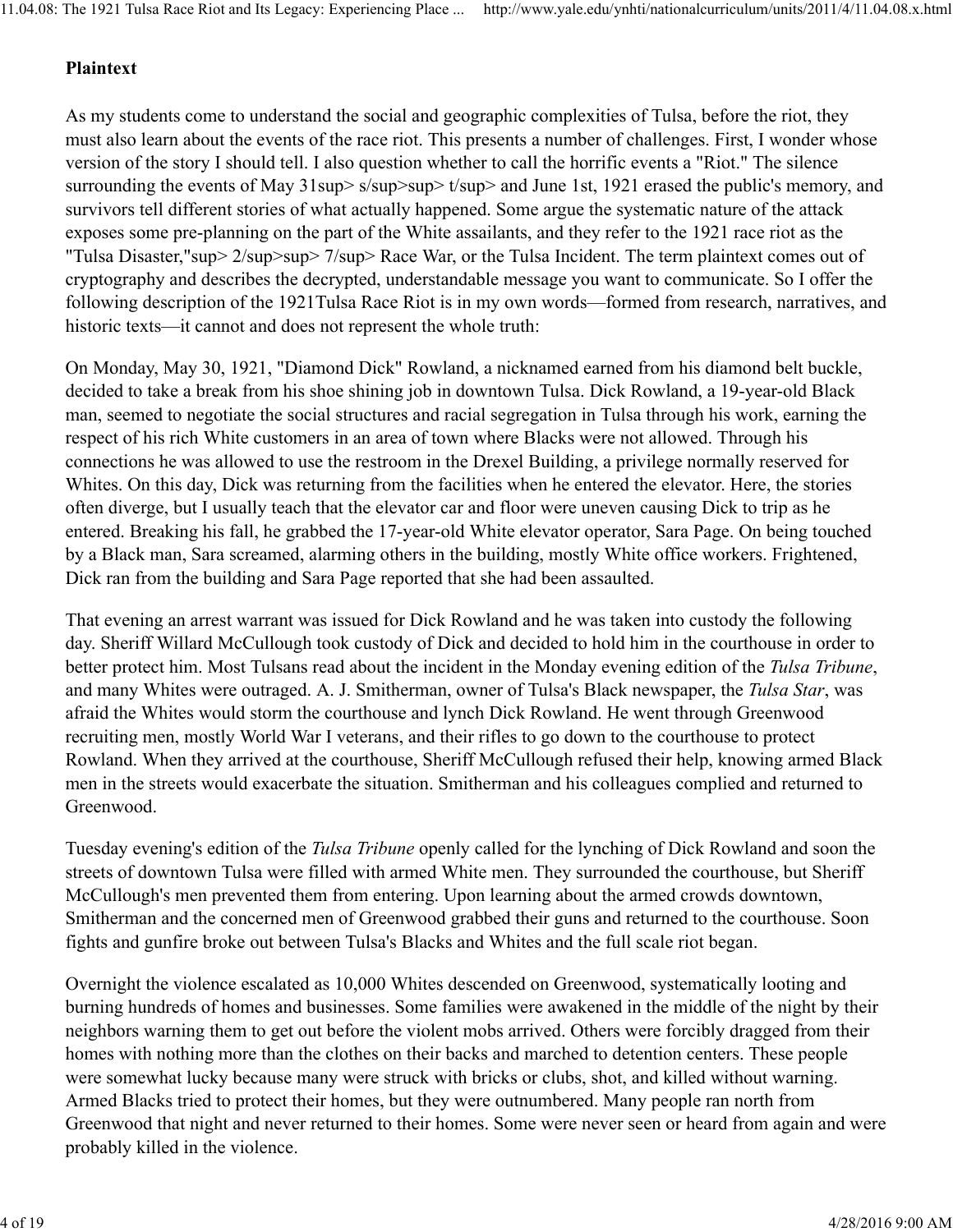Tulsa's police force did nothing to curb the violence and the state National Guard was called in from Oklahoma City 90 miles away. They arrived early Wednesday morning and declared martial law at 11:30 am. Thick clouds of smoke rose from Greenwood and over 300 people were dead. Another 10,000 were homeless. In the days following the riot, Tulsa's Blacks were blamed for the violence, some were even arrested. To add insult to injury, Greenwood residents were forced to clean up the damage caused by the riot. The Red Cross came in a set up tents to house the thousands of displaced residents and some families lived in these tents through the following winter. Many Blacks tried to recover quickly, filing their home insurance claims to recoup the damages. Their claims were denied because of riot clauses in their insurance policies. Through amazing stories of persistence and resilience, Tulsa's Greenwood returned to its beauty and strength within less than a decade and remained strong through years of the Great Depression. Black Tulsans supported and relied on each other to reclaim their lives and livelihoods.

### Intertextuality

We often tell our students that history is written by the victors, and even recent events need verification. We live in an age where technology allows individuals to hear or see events from many different angles, but students need the skills to identify point of view and bias. When we teach students to point out stereotypes, racism, or bias in historical, informational, or literary texts, we are equipping them to peaceably promote civic action and social change.sup> 2/sup>sup> 8/sup> While I presented one version of the Tulsa Race Riot, post-riot legal documents,sup> 2/sup>sup> 9/sup> the official Race Riot Commission report, survivor's personal narratives, historical photographs, newspaper articles of the day, pieces of poetry and literature, and current reenactments from film documentaries all offer slightly different accounts and points of view on what happened. In our seminar we discussed how narratives, literature, and art make difficult social and political subjects more accessible to students. Intertextuality is a literary term referring to the act of comparing different texts in order to make meaning.sup>  $3$ /sup>sup> 0/sup> Offering students varied written, visual, literary, and narrative versions of the riot develops their interpretive, analytical, and literacy skills.

The Tulsa Race Riot Commission, a body appointed in 1997 by Oklahoma Governor Frank Keating to break the silence surrounding the riot and study the events, compiled a nearly 200 page report detailing what happened. Interestingly, the Commission confirmed the use of airplanes during the riot, although they questioned whether they were used as bombers. The report also supported reparations for the survivors and their families—although the current judicial system disagrees, claiming the statute of limitations is up for the riot crimes.sup> 3/sup>sup> 1/sup> Mary Parish, a survivor, also saw the airplanes and reported of machine gun posts set up along the streets to mow down Blacks as they fled. She wrote down her experiences in her 1923 book *Events of the Tulsa Disaster*, which also contains the stories of dozens of survivors she spoke with in the days following the riot. Written 80 years later, the book *Riot on Greenwood* also contains personal narratives of the riot, but students should take into account that these stories have been tempered with time. In this book, one woman states that it was "common knowledge in the black community" that Dick Rowland and Sarah Page were lovers, even living together in Kansas City after the riot.sup> 3/sup>sup> 2/sup> The book also documents over 40 accounts of the riot as told by White Tulsans, including accounts of Jewish businesses being destroyed. The book *Greenwood Cultural Center: Jewel in the Crown* also contains survivor narratives. These narratives, told by actual eyewitnesses, are considered primary sources, which are necessary in teaching historiography. Personal narratives also add a human dimension to history and allow students to connect actual voices and experiences to texts.

Visual texts offer powerful connections to our students too. The Tulsa City-County library, University of Tulsa, and the Tulsa and Oklahoma Historical Societies each have large archives of race riot photographs (Appendix B). These photos are visual primary source documents of their city and offer an unforgettable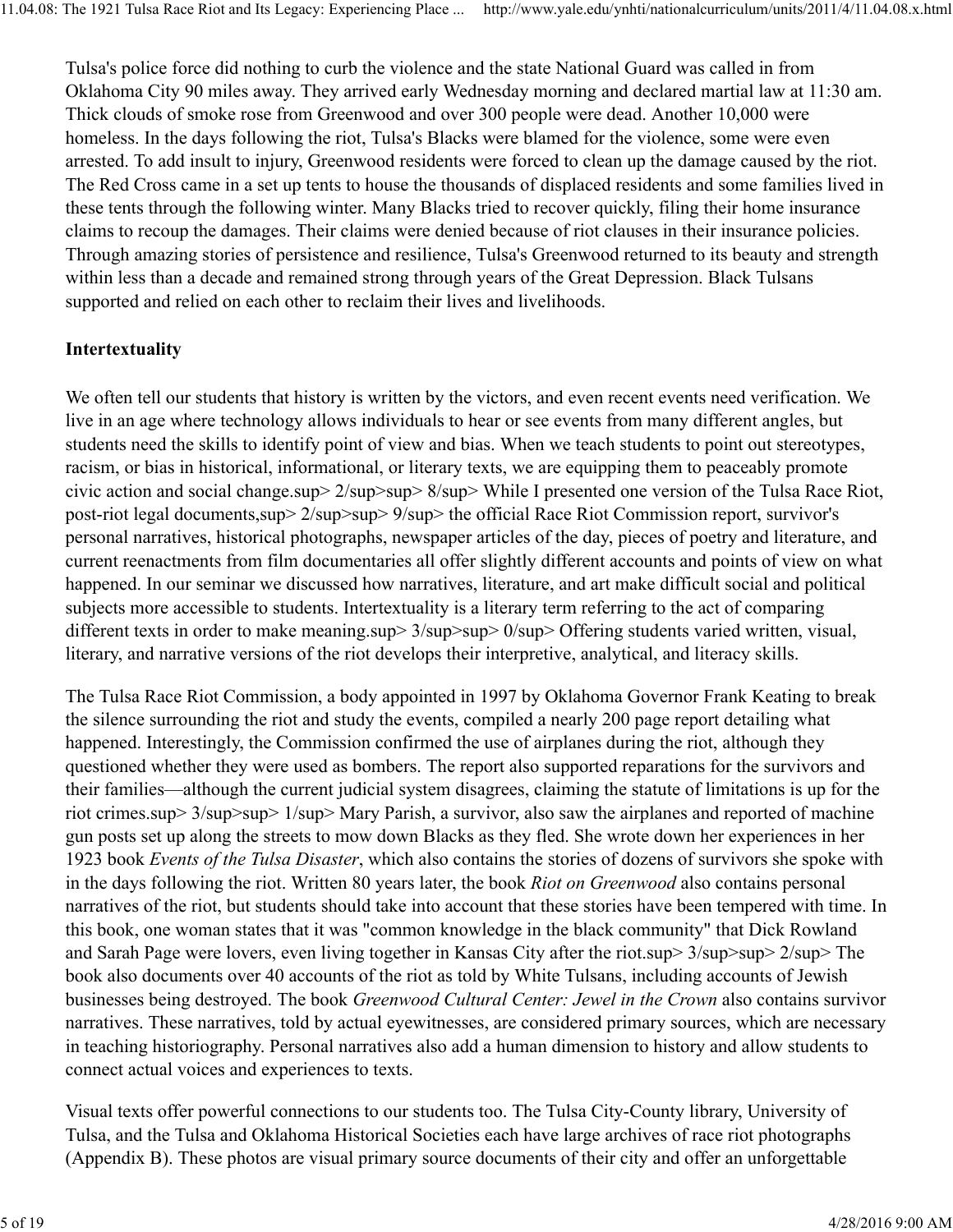glimpse into Tulsa's history. I want to students to think and question the motives of the photographers in the context of the time period and draw conclusions as to how the photos may have been used. As a historical record they act as primary source documents, texts, writing prompts, ways to reinforce their visual analysis skills, and places along our maps of memory and desire. Videos, such as the History Channel's *The Night Tulsa Burnedsup> 3/sup>sup> 3/sup>* and the Emmy Award winning documentary *Terror in Tulsa,sup> 3/sup>sup> 4/sup>* contextualize Tulsa's story with realistic visual reenactments that today's students easily connect with.

In the days and years following the riot, survivors and people emotionally moved by the riot wrote poems and novels about the events. One of the most powerful pieces was written by *Tulsa Star* owner A. J. Smitherman. His poem *The Tulsa Riot and Massacre* presents the riot as open warfare and memorializes the men who sacrificed their lives for the community.sup>  $3$ /sup>sup>  $5$ /sup> Celebrated poet Sharon Olds wrote *Race Riot, Tulsa, 1921*after viewing photographs of the violence generations later.sup> 3/sup>sup> 6/sup> Wynonia Murray Bailey, a survivor, penned the poem titled *O Greenwood! Lest You Go Unheralded* that describes the community as a once beautiful woman, but now old and forgotten.sup>  $3$ /sup>sup>  $7$ /sup> Tulsa historian Hannibal Johnson wrote *Black Wall Street*, a beautiful poem that well represent place as text, depicting Greenwood in all its glory before the riot and the emotional scars left by the violence.sup> 3/sup>sup> 8/sup> The novel *Tulsa Burning* by Anna Myers offers a longer alternate for secondary teachers and is written on a 4sup> t/sup>sup> h/sup> or 5sup> t/sup>sup> h/sup> grade reading level so it is accessible to struggling readers. The fictional story of the riot follows a young boy who goes to rescue a friend trapped by the violence of the Tulsa Race Riot. These short pieces of literature offer perspectives of the riot from survivors and members of the public, who experienced vivid emotional responses days and years after the smoke cleared.

Expanding our study to the role of the media in the events and the characteristics of objective versus biased media, Tulsa's newspapers offer additional viewpoints concerning the race riot. The *Tulsa Tribune* was well-known for its racist overtones, frequently calling Greenwood "Little Africa."sup> 3/sup>sup> 9/sup> The day of Rowland's arrest the Tribune's story headline read "Negro Nabbed for Attacking Girl in Elevator"sup>  $4$ /sup>sup>  $0$ /sup> and published an editorial calling for a lynching. To this day, many feel that the *Tribune* incited the riot. After the riot, the *Tribune* boasted how the state troops restored peace to the city, and that 9Whites and 68 Blacks died, in that order.sup> 4/sup>sup> 1/sup> Tulsa's other mainstream newspaper, the *Tulsa World*, was slightly more objective. It accurately reported the decisions of the legal body seated to investigate the causes of the riot with a headline reading, "Negroes to Blame for Inciting Race Rioting; Whites Clearly Exonerated."sup> 4/sup>sup> 2/sup> As a temperate voice for many White Tulsans, the *World* published articles encouraging Whites to support and rebuild Greenwood on the grounds that the entire Black community should not be blamed for the actions of the few who started the riot.sup> 4/sup>sup> 3/sup> As for the African American newspaper the *Tulsa Star*, its offices in Greenwood were destroyed during the riot and owner A.J. Smitherman openly blamed Whites for riot.sup> 4/sup>sup> 4/sup> While all three newspapers echoed the racial sentiments of the time, students need to understand point of view of each, and the idea that the media answer to their both their constituency and their owners. With today's media saturated world, it is more important than ever to teach students  $21$ sup> s/sup>sup> t/sup> century literacy skills.

### Subtext

Another literary term, subtext refers to the hidden, underlying meanings within texts. The subtexts within the narrative of the Tulsa Race Riot reveal the historical struggles this nation has faced when it comes to racial tension and socioeconomic inequities. Reading the John Kennedy Toole's *Confederacy of Dunces* and Brenda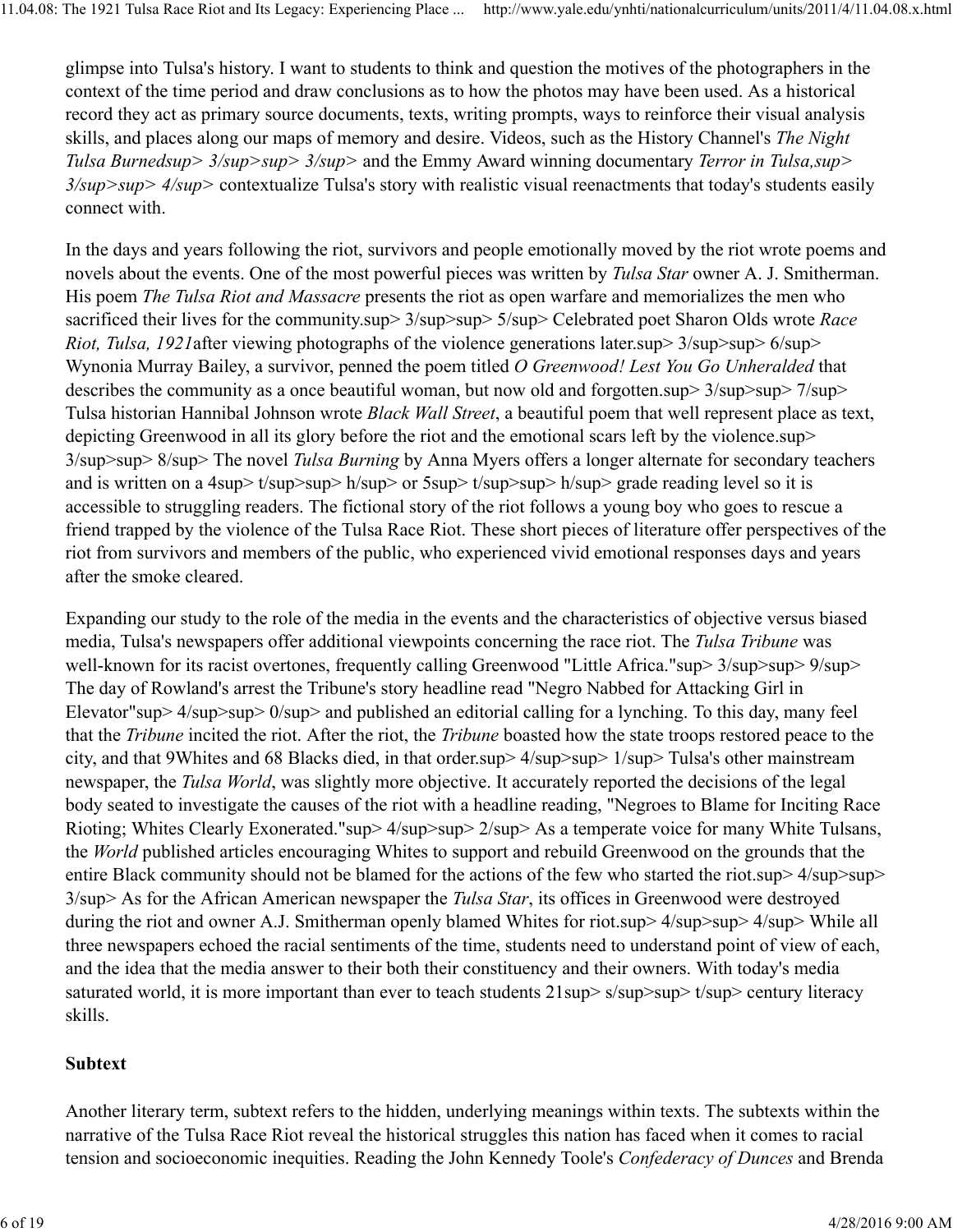Osbey's *All Saints* in the seminar revealed these same unwritten tensions and inequalities that build over time and become inherent within the culture of a place. After learning about the events of the Tulsa Race Riot, I also want my students to understand that what happened in Tulsa was not an isolated event. This helps them see the Tulsa Race Riot's place in the larger scope of American History.

Tulsa was one of several race riots around the country with horrific events occurring in East St. Louis (Illinois) in 1917, Philadelphia in 1918, and Longview (Texas), Chicago, and Omaha in 1919. Students should compare the causes and effects of different racially charged events across the country. Historians blame these race riots on a number of circumstances including: the social effects of segregation, the New Negro Movement stemming from the Harlem Renaissance, the Black World War I veterans returning home with expectations of a different America, the expansion of Jim Crow laws, the rise of the Ku Klux clan, and early American anti-communist movements.

Segregation affected the soldiers serving in World War I, and seemed to worsen after the war as Whites reacted to the new levels of pride, affluence, education, and artistic expression many African Americans gained in the late 1910s and early 1920s.sup> 4/sup>sup> 5/sup> The race riots in East St. Louis, Philadelphia, Longview, and Chicago were the direct result of either Whites or Blacks encroaching on areas appropriated for the opposing group. The riots in Tulsa and Omaha were both caused by groups attempting to prevent lynchings. This method of torturous execution was frequently practiced by the Ku Klux Klan (KKK), a White Supremacist organization that came into being after the Civil War.sup> 4/sup>sup> 6/sup> In Oklahoma there were over 100,000 Klan members by 1920sup> 4/sup>sup> 7/sup> and 1921 rolls show approximately 3,200 KKK members in Tulsa.sup> 4/sup>sup> 8/sup> The KKK had already been accused to various acts of violence against both Blacks and Whites, including whippings, lynchings, and cross burnings.sup> 4/sup>sup> 9/sup> This racially charged atmosphere tainted the years surrounding the riots in Tulsa and other American communities.

### Context

In our seminar, the literature and stories we read and heard continually reminded us that in places like New Orleans and Tulsa, the past is present. Connecting to the notion of Deep Time, a place's geography, history, and culture is written on the landscape and is accessible to all who visit the place. In literature and in life, context describes the environment and setting surrounding people, places, and events. As we enter the post riot phase of the unit, I would take my students to the Greenwood district where the Tulsa Race Riot took place over 90 years ago. Only a few businesses remain on Black Wall Street, but the area gives students a glimpse into the past. To honor the hundreds of businesses that once stood in Greenwood, the city of Tulsa placed bronze plaques in the downtown sidewalks memorializing the place where each business stood.sup> 5/sup>sup> 0/sup> Students can walk the same streets were a community once prospered, where a race war once raged, where a community showed its resilience, commitment, intangible heritage, and resurrected itself.

Built to break the culture of silence and preserve the tangible and intangible heritages of all Tulsans, the Greenwood Cultural Center houses a wonderful collection of artifacts, articles, and photos. Students can also see how well African American families lived before the riot by touring the Mabel Little Heritage House. The 1920s home is a replica of the Mackey family home was destroyed in the Tulsa Race Riot and then rebuilt with bricks to withstand fears of future violence or fires.sup> 5/sup>sup> 1/sup> Complete with original furnishings, the house offers a glimpse into lives of Greenwood residents before and after the riot, illustrating the treasures and resiliency of Greenwood as an intangible heritage for all Tulsans.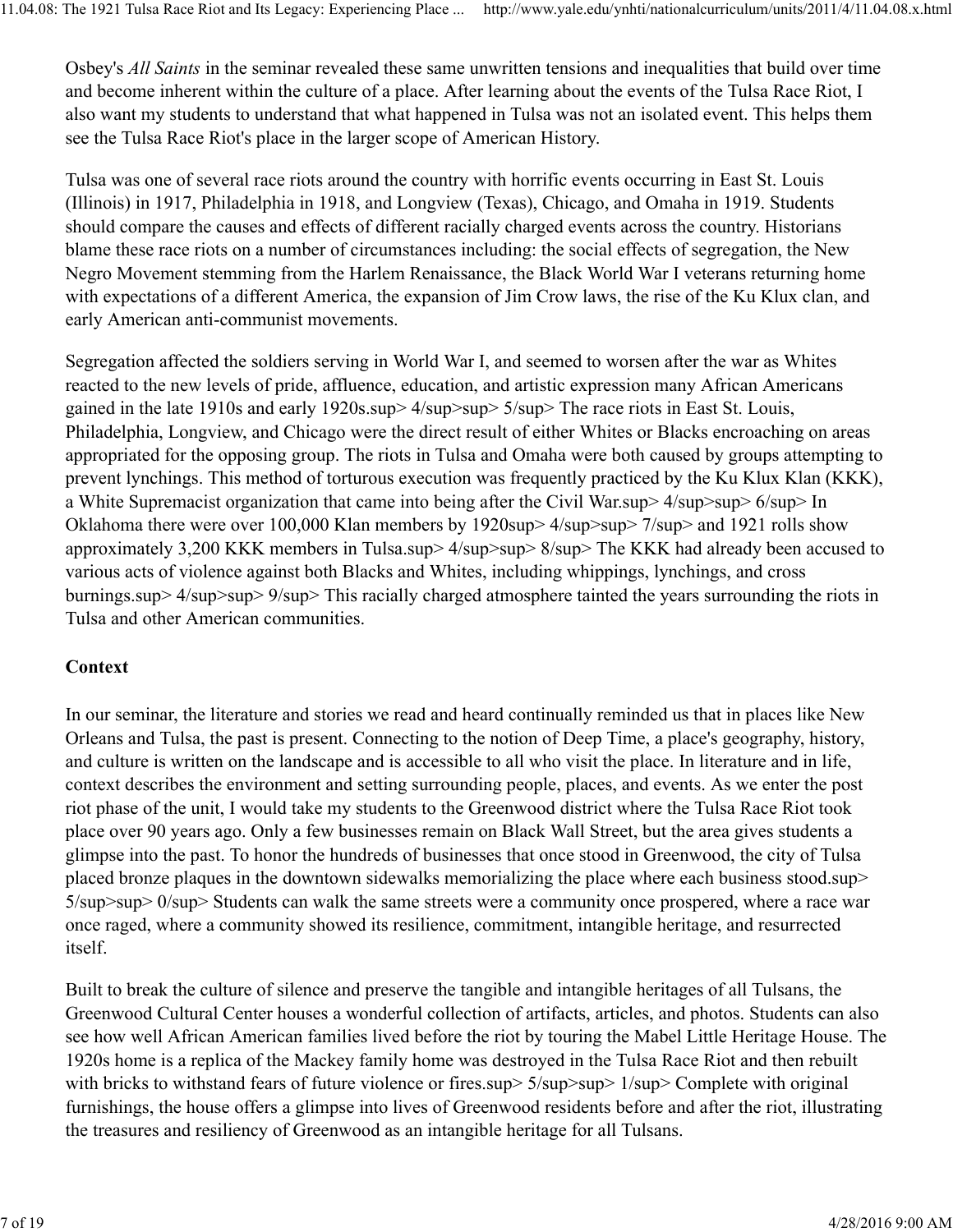Outside the Cultural Center, the riot's Memorial Wall bears the names of businesses destroyed by the event. Standing at the 8 foot tall black marble monument I would breach the topic of reparations. As mentioned earlier, the Tulsa Race Riot Commission recommended reparations, or monetary restitution for the crimes committed during the 1921 riot feeling that it would heal the rift between the Black and White communities. Immediately following the riot, Black Tulsans filed for over \$4 million in property loss claims and all were denied.sup> 5/sup>sup> 2/sup> The Race Riot Commission specifically recommended monetary payments to riot survivors and their descendents, establishing a scholarship funds for descendents of survivors, more economic development in Greenwood, and the reburial of riot victims found in mass graves.sup> 5/sup>sup> 3/sup> Although the commission suggested reparations, they did not have the power to mandate them, and over a decade later no reparations have been paid. Some feel reparations have not been paid because the monetary settlements represent the acceptance of blame for the riot.sup> 5/sup>sup> 4/sup>

Towards the unmarked boundaries of Greenwood lies the newly dedicated John Hope Franklin Reconciliation Park.sup> 5/sup>sup> 5/sup> In the center of the park stands an obelisk that represents all the troubles and triumphs African Americans have experienced from slavery to the race riots. Here in the serene, cyclical park, I want my students to question and write about the culture of silence surrounding the Tulsa Race Riot. Through the 1920s south Tulsa prospered with the help of oil money. Tulsa built skyscrapers, a new airport, and schools, but the money was not spent to improve its Black community. While most families rebuilt their homes, streets, schools, and sewer systems fell into disrepair.sup> 5/sup>sup> 6/sup> By the 1940s, most of Greenwood's businesses where rebuiltsup> 5/sup>sup> 7/sup> and some measure of prosperity returned to the area, although not on the level as before because many of Greenwood's pre-riot residents never returned to Tulsa. Many of the survivors' narratives describe the fears of Greenwood residents that violent mobs would return if they spoke too loudly about the riot. Stories of the Tulsa incident became oral folktales passed down from the elders to the young. White Tulsans erased the event from their memory, considering the riot an unexplainable "act of nature."sup> 5/sup>sup> 8/sup> The combination of forgetfulness, whisperings, and segregation pushed the two Tulsas further apart. In some ways, north Tulsa became a more closed community, and the silence of both Blacks and Whites neglected the lessons of the Tulsa Race Riot. Even after segregation and the civil rights movement, a general distrust existed between the two groups. Now 90 years removed from the violence of the riot, my students still live in two Tulsas, unequal in opportunities and economic development. Hopefully, walking the streets of Greenwood will make both the unfamiliar familiar and the familiar unfamiliar, urging them to take action to change their community.

#### Creating Texts: Maps of Desire and Civic Action

Today Greenwood is beginning to prosper once again for the benefit of all Tulsans. It holds a satellite college campus, a small strip of business and restaurants, a television station, and ONEOK field, our city's new Minor League baseball park. The small plaques cemented into the sidewalk are a small reminder of where Tulsa's Black business district stood, but even these small memorials tell a story. By walking the streets of Greenwood, I want students to question why the prosperous business district fell into ruin years even after it was resurrected from the ashes of the riot. Seeing Greenwood as it stands today and knowing what it once was, I want my students to envision what Greenwood and all of North Tulsa can be in the future.

The effects of the race riot on Tulsa were political, economic, cultural, and long-lasting. Tulsa remains segregated—Blacks in the north, Whites in the south, Asians and Latinos in the east—with different parts of the city experiencing disproportionate economic growth. My students live in all areas of the city, and many have never questioned the unmarked boundaries delineating race and class. Some of my African-American students from north Tulsa never venture any farther south than our school, which sits in midtown. Much like the divisions of race and class that exist in New Orleans and that came to the nation's attentions by the natural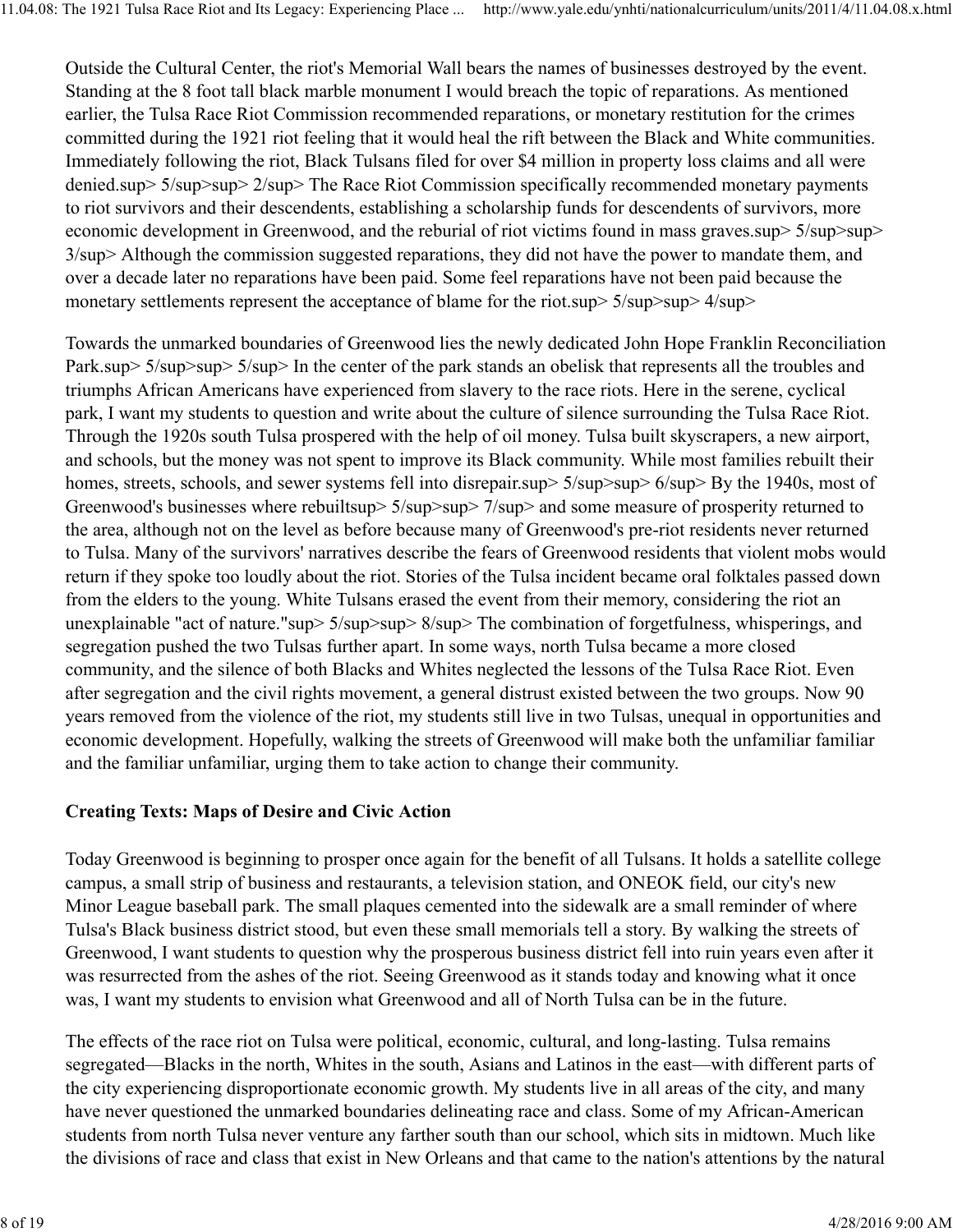and manmade disaster of Hurricane Katrina, disenfranchised Tulsans sit by, waiting for something to change —something to improve their lives and livelihoods. I believe my students can affect this change.

Over the last decade, areas of north Tulsa continue to be neglected and lack services like grocery stores, medical offices, hospitals, and city transit. Several projects to develop areas of north Tulsa have failed because residents and politicians from other parts of the city fail to support them. In the final days of this curriculum unit, I want students to collaborate and create realistic plans to re-develop Greenwood and north Tulsa. Using existing maps and internet programs like Google Earth, students can assess the economic, cultural, and social needs of north Tulsa by comparing it to other areas of the city. With this information students can build their own maps of desire by imagining changes to the current landscape that would bring opportunities and greater prosperity to struggling communities. Working together students can present development plans to their teachers, parents, peers, and community leaders. After learning about Tulsa's pasts, connecting to its history by walking its present-day streets, and collaborating to develop plans for its future, students should have the knowledge and confidence to petition local government with their projects. By demonstrating their knowledge to affect real change in the community, hopefully my students will walk away from this unit with the new experiences of their not-so-familiar city, an appreciation of its intangible heritage, a deeper understanding of its complicated history, and promising visions for its future.

#### Moving Beyond Texts: Towards Speech and Action

Through this unit I want my students to connect with the city of Tulsa in new ways, connecting the real city to its past and to the map of their desires and imagination. Ninety years ago, Veneice Sims—a high school student much like them—had all she owned ripped away from her during the Tulsa Race Riot. She and her siblings were playing in the yard of their house overlooking Greenwood Avenue when they started to hear gunfire. Bullets bounced off their roof and hit the side of the house. In terror they decided to run away from the violent mobs driving north up Greenwood. Running for their lives, they saw a White man racing towards them in his car. As he came closer, they realized it was their father's boss coming to rescue them. He took Veneice and her whole family to his house south of downtown where they could see the fire and smoke rising from Greenwood all night. Returning to Greenwood after the riot, Veneice found the blue dress, blue shoes, and pearl necklace she had chosen for the prom burned, along with her house and her family's belongings. Forced to move in with family in Oklahoma City, Veneice never attended prom and she never saw her prom date again—he moved to Detroit following the riot. Her father stayed in Greenwood, rebuilding the family home and Veneice moved back to Tulsa in 1924. Even with all the anger, sadness, and disappointment, she did not want to leave the city she loved forever.sup > 5/sup > 9/sup > 9/sup >

In 2000, the students of Booker T. Washington invited Veneice Sims, then 95 years old, to their senior prom. Of course, she joyfully accepted since she never attended her high school prom.sup> 6/sup>sup> 0/sup> At the event, Veneice noticed that many things had changed—especially the ethnic makeup of the school, now 40% Black and 40% White. In 1921, the idea of Blacks and Whites at the same school together, let alone dancing together, seemed impossible. These students represent my dreams for Tulsa—a generation of young people connected to the city's past, who honor its intangible heritage, and are committed to social change within their community.



# Strategies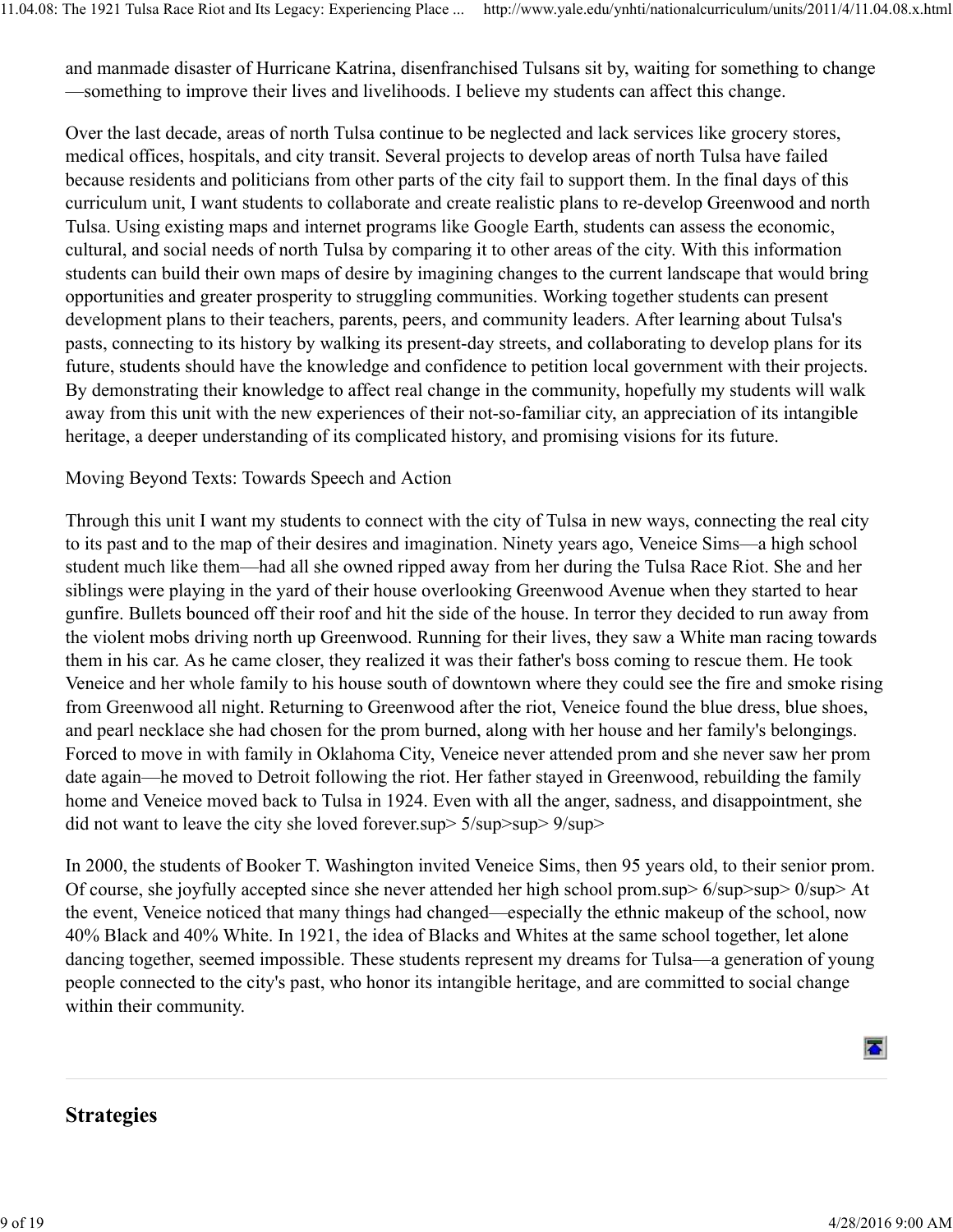### Collaborative Learning

This unit uses many collaborative learning activities (Think-Pair-Share, Dinner Party, Jigsaw, and Group Work) that encourage peer interaction and change the role of the teacher from banker of knowledge to learning facilitator.sup> 6/sup>sup> 1/sup> Collaborative learning builds classroom community, which is essential when dealing with emotionally-charged topics such as racism and violence. A classroom community is as a space where teachers and students learn through speaking, listening, and often disagreeing with each other.sup> 6/sup>sup> 2/sup> By creating a classroom community, students learn to respect each other and feel safe sharing their opinions without fear of ridicule or retaliation. Collaborative learning also supports 21sup> s/sup>sup> t/sup> century literacies that equip students with the skills to thrive in a networked society where collaborative work relies on the collective intelligence of a group instead of the knowledge and skills of one individual.sup> 6/sup>sup> 3/sup>

#### Primary Sources Document & Photo Analysis

Analyzing and interpreting primary source documents is an essential skill for history students. Students should understand the difference between primary (first-hand accounts) and secondary (second-hand accounts or interpretations) sources, and that these sources can come in many forms, such as letters, memoirs, newspapers, photographs, audio recordings, or videos. Using first person narratives and photographs of historical events instead of summative textbook accounts engages students and allows them to actively investigate history.sup> 6/sup>sup> 4/sup> These types of documents also help students learn essential historiography skills, including: cause and effect, compare and contrast, continuity and change over time, bias and point of view.sup> 6/sup>sup> 5/sup> When using text primary sources, I model the analysis procedures for my students so they understand what they should be looking for in the text. I also note the type of document (letters, government reports, newspaper articles, etc.), the creator (occupation, ethnicity, etc.), their point of view, the purpose, the context, and any pertinent geographic information. There are several mnemonic analysis strategies—APPARTS (Author, Place and time, Prior knowledge, Audience, Reason, The main idea, Significance), SPRITE (Social, Political, Religious, Intellectual, Technological, Economic), and SOAPSTone (Speaker, Occasion, Audience, Purpose, Subject, Tone) to name a few—that can help students deconstruct written texts. For visual texts, I teach my students to use OPTIC (Overview, Parts, Text, Interrelationships, Conclusion) to break apart photos, posters, and artwork into smaller pieces, making sure not miss tiny details in their analysis. Learning to analyze documents also helps students improve their reading, comprehension, speaking, and writing skills across the curriculum.

### Writing

While writing can be a challenge for students, it is an essential skill that naturally fits into many classroom exercises. Writing in all its forms, from tweets to photo stories and essays, can be integrated across the curriculum. This unit deals with tough subjects such as racism and violence, and I feel it is important for students to reflect and write as they deal with the emotions tied to the history. In this unit, students will write responses from the point of view of key players in the Tulsa Race Riot, analytical responses to historical photographs, and poems that connect to artistic texts. Writing is a systematic process that involves planning, translating thoughts into texts, and revision that innately includes higher order thinking and learning.sup>  $6$ /sup>sup> $6$ /sup>

#### Field Trips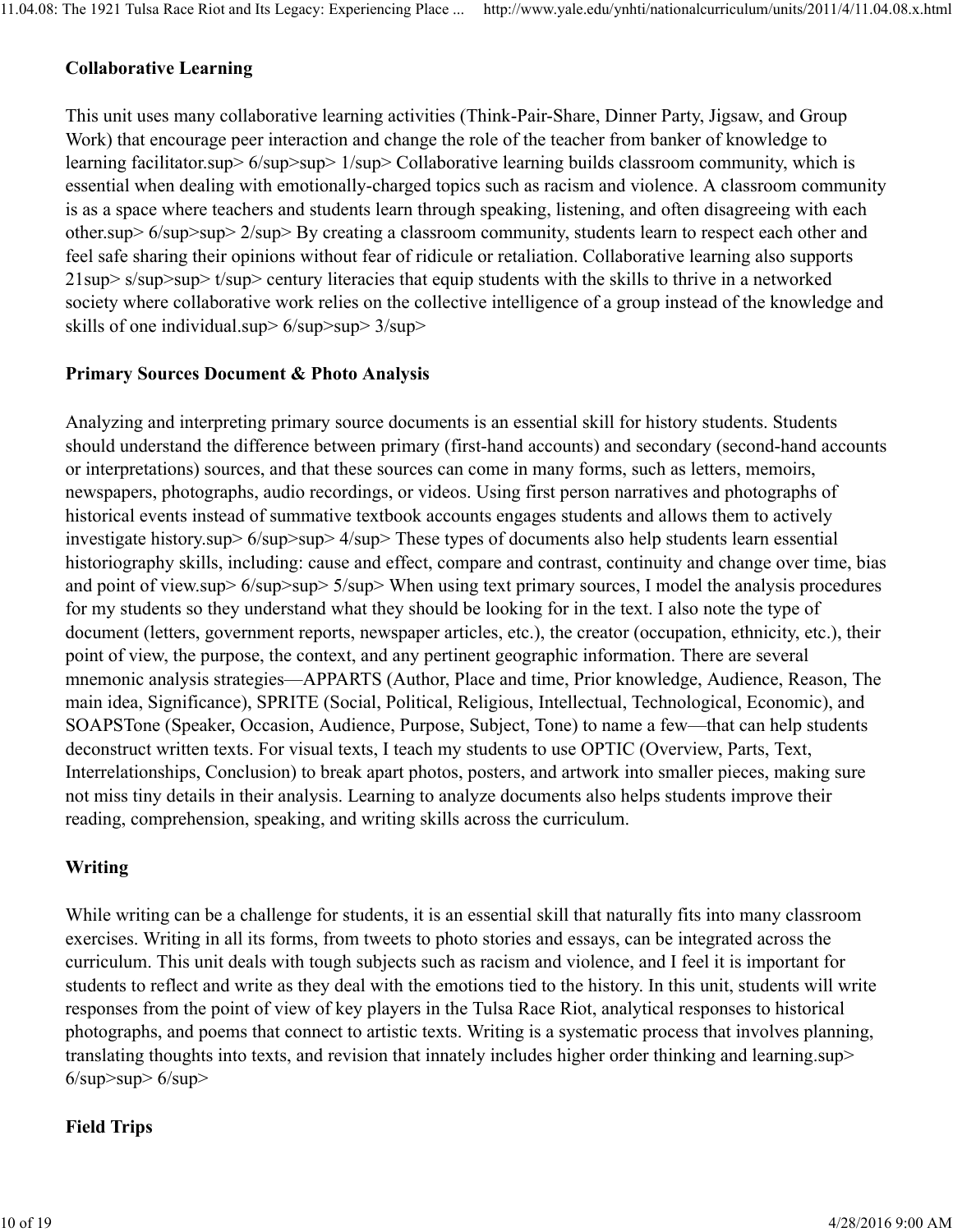Within today's educational environment of mandated testing field trips have fallen by the wayside, but they provide "lived learning" experiences that students rarely forget.sup> 6/sup>sup> 7/sup> Visiting the places students read about in a class brings intangible heritage, history, and geography to life. Field trip learning experiences should begin before students board the school bus; prepare them ahead of time by learning the historical, cultural, and geographic background of the field trip destination. In this unit, the field trip to Greenwood provides context to what students have already learned through studying the history of Tulsa before, during, and after the riot. I always require students bring pencil and paper on trips for writing assignments. Some museums offer scavenger hunts and my high school students love taking part in these seemingly juvenile challenges—so check to see if they are offered or make up your own. After a field trip, extend the learning experiences by assigning written reflections or more in-depth projects, and have students write thank you notes to the organization and its staff of places you visit.

 $\overline{\bullet}$ 

## Classroom Activities

The following four activities are just a sample of the work done during this two week unit. I chose to include these four because they show the collaborative learning, analysis, field trip, and writing strategies mentioned above.

#### Dinner Party

Before I teach the Plaintext version of the Tulsa Race Riot, students participate in a Dinner Party activity. In this collaborative learning activity each student is assigned a person—either an eyewitness to the events or someone closely related to the riot—whose role they assume. After giving each student a short biography to read, they assume that person's role, walking around the classroom explaining their perspective of the riot and listening to others speak about what happened (Appendix C). Students take on the roles of key players: Dick Rowland, the young Black shoe shiner whose arrest sparked the riot; Sherriff Willard McCullough, the officer charged with protecting Rowland for the lynching mob; Mary Parish, a Black Tulsan who witnessed riot; and many others. This activity sparks their curiosity about what really happened because each person has a slightly different take on the causes or events related to the riot. At this point I teach the Plaintext version of the riot, including primary source photos and a timeline of the events. After hearing the straightforward version of events I reinforce the intertextuality of the event by questioning the differences they see in my version of the riot versus the experiences of the person whose role they assumed during the Dinner Party. This inevitably prompts discussions about truth and lies in history and the media's role in the riot. To end the day's activity, students write about the riot and its effects from the perspective of their assigned roles.

#### Jigsaw Analysis

Jigsaw is a collaborative learning activity that encourages students to learn information and teach it to their peers.sup> 6/sup>sup> 8/sup> It usually involves breaking down a larger text into smaller pieces that students learn, discuss, and teach each other. In this classroom activity, students will experience the intertextuality of the Tulsa Race Riot by analyzing narratives, photos, newspaper articles, and government documents and sharing their analysis techniques and conclusions with their peers. This activity sparks their curiosity about what really happened because each person has a slightly different take on the causes or events related to the riot.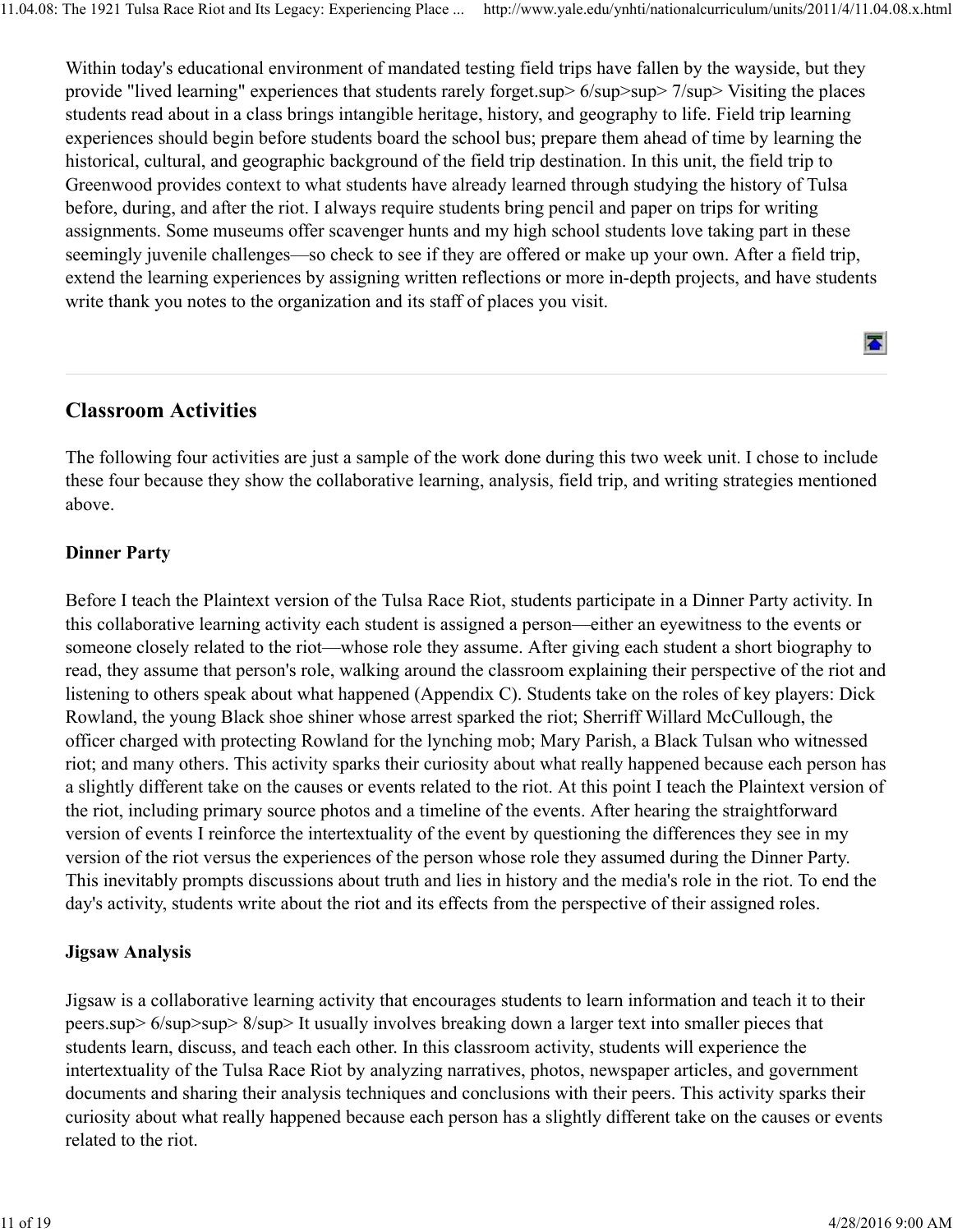To begin, students will be broken into four different groups and each group will be assigned several documents of one type. Separate groups will work on riot narratives, photographs, press coverage, and government reports. The narrative group will be given various first person narrative accounts from *Riot on Greenwood* or *Events of the Tulsa Disaster* to read and analyze (choose an appropriate number of documents based on the number of students in the groups—1 or 2 per student). I give students the SOAPSTonesup> 6/sup>sup> 9/sup> model (Speaker, Occasion, Audience, Purpose, Subject, Tone) to use as they analyze each primary source document. The photo group would be given a selection of photos to analyze using OPTIC or other photo analysis techniques (Appendix B). Students in the newspaper group will use selected riot articles from the Tulsa Library (http://www.tulsalibrary.org/aarc/riot/articles.php, accessed July 31, 2011) for their work, while the government document group will analyze selections from the *Final Report of the Grand Jury on the Tulsa Race Riot, June 25, 1921* and the *Final Report of the Tulsa Race Riot Commission, February 28, 2001*. Both the newspaper and government document groups will use the National Archives written document analysis form.sup> 7/sup>sup> 0/sup>

In each group, students will work together to analyze their texts and discuss important points of view, contradictions, or bias that help them understand the causes and effects of the riot. After allowing students the appropriate amount of time to work through analysis and discussion (20-45 minutes), students will form new groups where at least one member of each original group is represented. In these new groups, members from the narrative, photo, newspaper, and government document groups report out on what they learned through their analysis and discussion. To end the activity, each new group collaboratively writes a paragraph to summarize the riot using the different perspectives provided by the various documents they analyzed.

## Ekphrastic Poetry

Ekphrastic poems are works written in response to artwork. One of the most famous ekphrastic poems is John Keats' *Ode on a Grecian Urn.* On every field trip to a museum I require my students to write a reflection, and ekphrastic poetry is an easy and creative way to fulfill that goal. On our fieldtrip to Greenwood, students will encounter artwork in many forms—paintings, sculpture, poetry, monuments, and more. For this ekphrastic poetry assignment, each student will choose one piece of art to write a poetic response. Before they begin to write, students sketch the artwork and then use their close viewing skills to note details from the artwork, colors, text, tone, mood, and available information on the artist. Next, it is important that each student reflect on their own feelings towards the piece. With this information students are armed with words and feelings with which to write, but they should also consider whose point of view the speaker of the poem will have—the viewpoint of artist, the viewer (past, present, or future), or an object or person within the artwork. I make it a point to remind students that poems come in many forms and they do not have to rhyme. I also require poems to be written on site and completed before we board the bus back to school. Their poems should include details from the artwork, the mood or tone of the piece, an identifiable speaker, and their own feelings in response to the artwork. For students that find writing poetry a challenge, I encourage them to pen found poems (where they simply choose words from existing text or images and rearrange them to convey thoughts or feelings), haiku, or sticky note poems (short poems that must fit on a post-it note).

### Creating Maps of Need & Desire

As we enter the final phase of the Tulsa Race Riot unit, I want my students to evaluate the long term results of the riot on the economic development of north Tulsa. This activity should begin with a group discussion of what services a community needs to support its citizens, such as hospitals, schools, food and retail stores, and transportation. Once students compile a list of services, they will use Google maps, Google Earth, or paper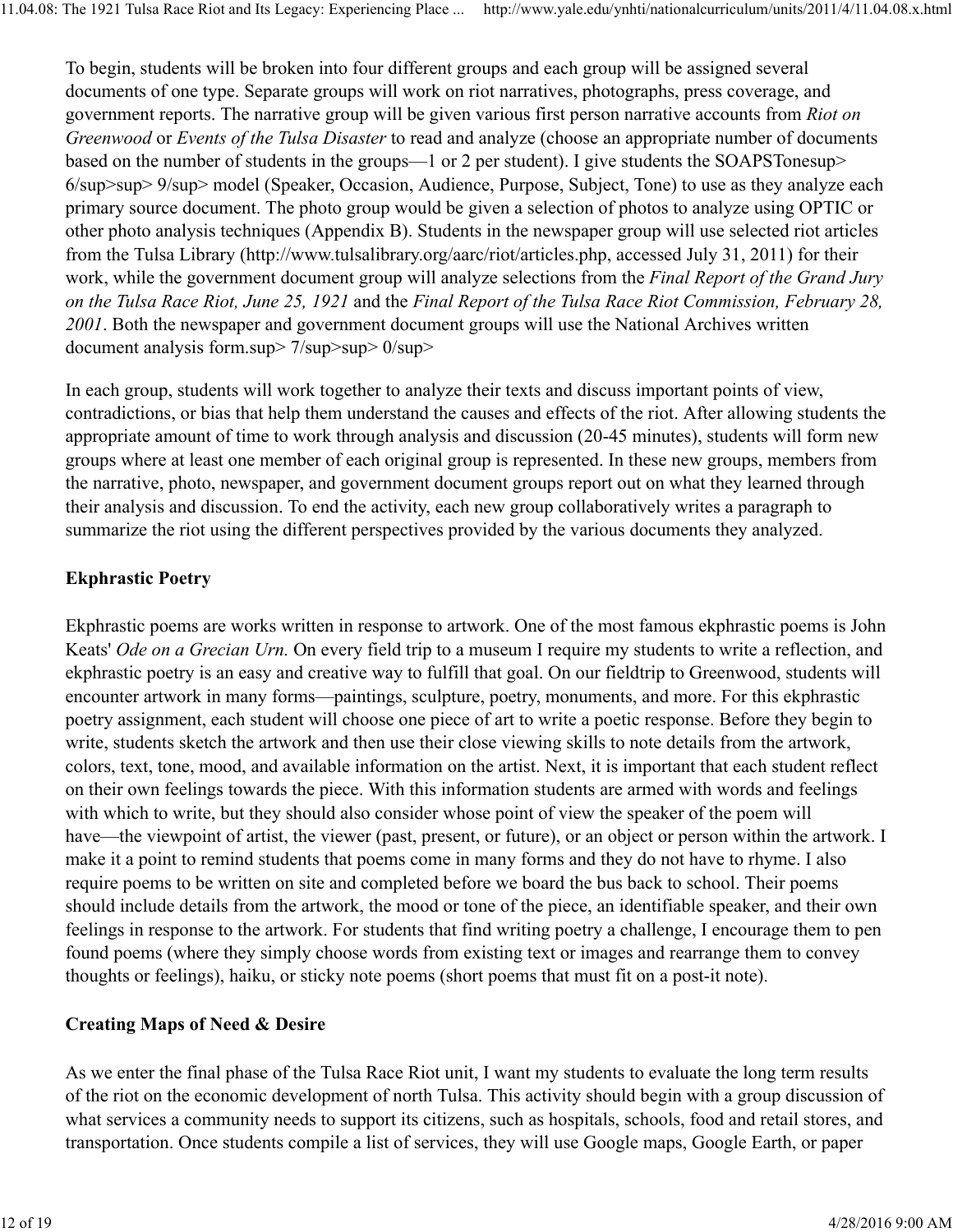maps to plot what services are already available in north Tulsa. Once students have labeled the available services on a map, students will work in groups to determine what services are lacking and where they are needed. Students will label neighborhoods, street corners, and other locations that need new or improved services. From these maps students can create their civic action plans to support economic development in north Tulsa. This project can be high tech, using internet mapping sites, or low tech, using a paper maps and a local phone book. It can also delve deeper into more complex lessons on population geography and economic geography.

#### **Resources**

Bibliography for Teachers

These resources on the Tulsa Race Riot were the most helpful covering the essentials and putting this unit together.

Ellsworth, Scott. *Death in a Promised Land: The Tulsa Race Riot of 1921*. Baton Rouge: Louisiana State University Press, 1992.

Gates, Eddie Faye. *Riot on Greenwood: The Total Destruction of Black Wall Street, 1921*. 2nd ed. Austin, Texas: Sunbelt Eakin Press, 2003.

Hirsch, James. *Riot and Remembrance*. Boston: Houghton Mifflin, 2002.

Johnson, Hannibal B. *Black Wall Street: From Riot to Renaissance in Tulsa's Historic Greenwood District*. Austin, Texas: Eakin Press, 1998.

Madigan, Tim. *The Burning: Massacre, Destruction, and the Tulsa Race Riot of 1921*. New York: Thomas Dunne Books/St. Martin's Griffin, 2003.

Oklahoma Commission to Study the Tulsa Race Riot of 1921. *Tulsa Race Riot: A Report*. Oklahoma City: The Commission, 2001.

Parrish, Mary E. Jones. *Race Riot 1921: Events of the Tulsa Disaster*. Rev. ed. Tulsa, Oklahoma: Out on a Limb Pub, 1998.

Rucker, Walter C., and James N. Upton. *Encyclopedia of American race riots*. Westport, Connecticut: Greenwood Press, 2007.

Tulsa Race Riot of 1921. Tulsa City-County Library. http://www.tulsalibrary.org/aarc/riot/riot.php (accessed July 18, 2011).

Tulsa Race Riot. Greenwood Cultural Center. http://www.greenwoodculturalcenter.com/ (accessed July 18, 2011).

These videos on the riot are great for student viewing and discussion of the events surrounding the riot.

Before they Die Survivors of the Tulsa Race Riot 1921. 1 videodisc (94 min.). Directed by Denise J. Clement, John Rogers, Steven J. Toll, et al. Los Angeles: Mportant Films, 2008.

The Night Tulsa Burned. Directed by Robb Weller, Gary H. Grossman, Weller/Grossman Productions, Arts and Entertainment Network, New Video Group and History Channel (Television network). New York: A & E Television Networks: Distributed in the U.S. by New Video Group, 1999.

Terror in Tulsa. CN8 in association with FullMind Creative. Bordentown, New Jersey: FullMind Creative, 2008.

These are a few resources for teachers who wanting to teach primary source document analysis. These sites include great document and photo analysis student worksheets.

Binns, Stephen. *Every Picture Has a Story*. Smithsonian Education. http://www.smithsonianeducation.org/images/educators /lesson\_plan/every\_picture/every\_picture.pdf (accessed July 31, 2011).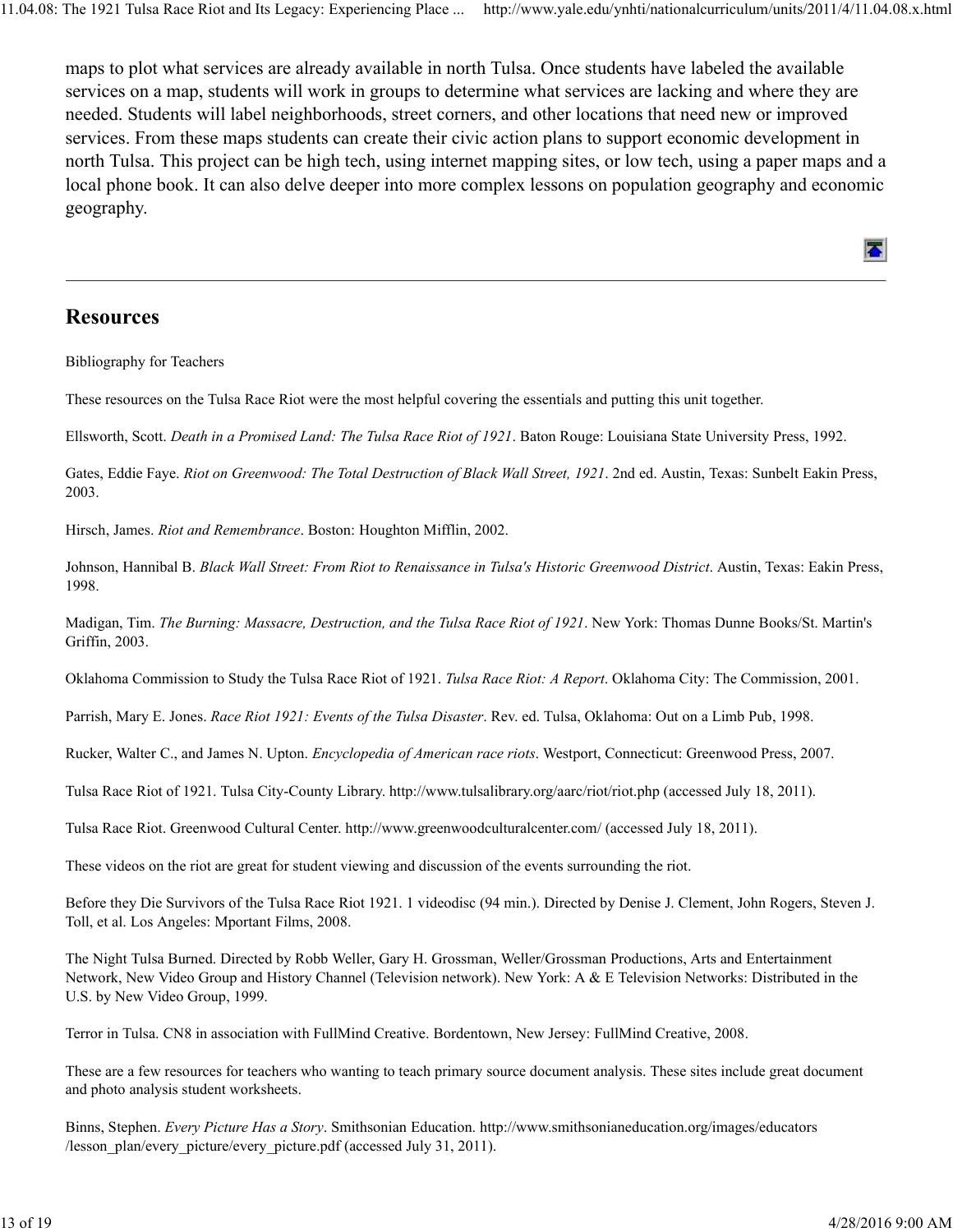Teaching With Documents. National Archives and Records Administration. http://www.archives.gov/education/lessons/ (accessed July 31, 2011).

Here are a few websites about using Ekphrastic poetry in the classroom.

Cox, Anne Kelly. *Perspectives in Writing Ekphrastic Poetry*. ReadWriteThink. http://www.readwritethink.org/files/resources /lesson\_images/lesson1093/PerspectivesinWritingEkphrastic.pdf (accessed July 31, 2011).

Ekphrastic Poetry Lesson. Smithsonian American Art Museum. http://americanart.si.edu/education/pdf/Ekphrastic\_Poetry\_Lesson.pdf (accessed July 31, 2011).

Rilke, Rainer Maria. *Ekphrasis: Poetry Confronting Art*. Poets.org. http://www.poets.org/viewmedia.php/prmMID/5918 (accessed July 31, 2011).

#### Reading List for Students

This fictional novel book is written on a 4sup>  $t$ /sup>sup> h/sup> or  $5$ sup>  $t$ /sup>sup> h/sup> grade reading level, so it is accessible to most middle and high school students.

Myers, Anna. *Tulsa burning*. New York: Walker, 2002.

# Appendix A: Implementing District Standards

This unit aligns with Oklahoma's Priority Academic Student Skills (PASS objectives) for the following secondary social studies courses:

Oklahoma History- This unit addresses the standards in Oklahoma History concerning the development of the state from Indian Territory to Oklahoma Statehood. The unit also deals with the interactions of various ethnic groups within the state.

1 The student will demonstrate process skills in social studies.

1.1 Identify, analyze, and interpret primary and secondary sources (e.g., artifacts, diaries, letters, art, music, literature, photographs, documents, newspapers, and contemporary media).

1.2 Identify, evaluate, and explain the relationships between the geography of Oklahoma and its historical development by using different kinds of maps, graphs, charts, diagrams, and other representations such as photographs, satellite-produced images, and computer-based technologies.

1.4 Construct and examine timelines of Oklahoma history (e.g., removal and relocation of Native American groups, economic cycles, immigration patterns, and the results of redistricting and statewide elections.

3.2 Trace the movement of other North American peoples into present-day Oklahoma, including the Five Tribes, Plains Tribes, and Eastern Tribes.

7 The student will examine major cultural and ethnic groups represented in Oklahoma

7.1 Identify cultural and ethnic groups in Oklahoma (e.g., African Americans, Eastern Europeans, Italians, Germans, and Vietnamese) and explore the causes and effects of their immigration and settlement patterns.

7.2 Trace the cultural, political, and economic contributions of these groups.

8 The student will examine factors that contributed to the political, economic, and social history of Oklahoma during the twentieth century.

8.2 Analyze the impact of the Populist Movement, the Temperance Movement, the Dust Bowl, and political corruption (e.g., Ku Klux Klan activities; the prosecutions and convictions of Governor David Hall and the county commissioners) on Oklahoma history.

8.3 Examine the historical evolution of race relations in Oklahoma (e.g., the significance of Jim Crow laws, the Tulsa Race Riot, and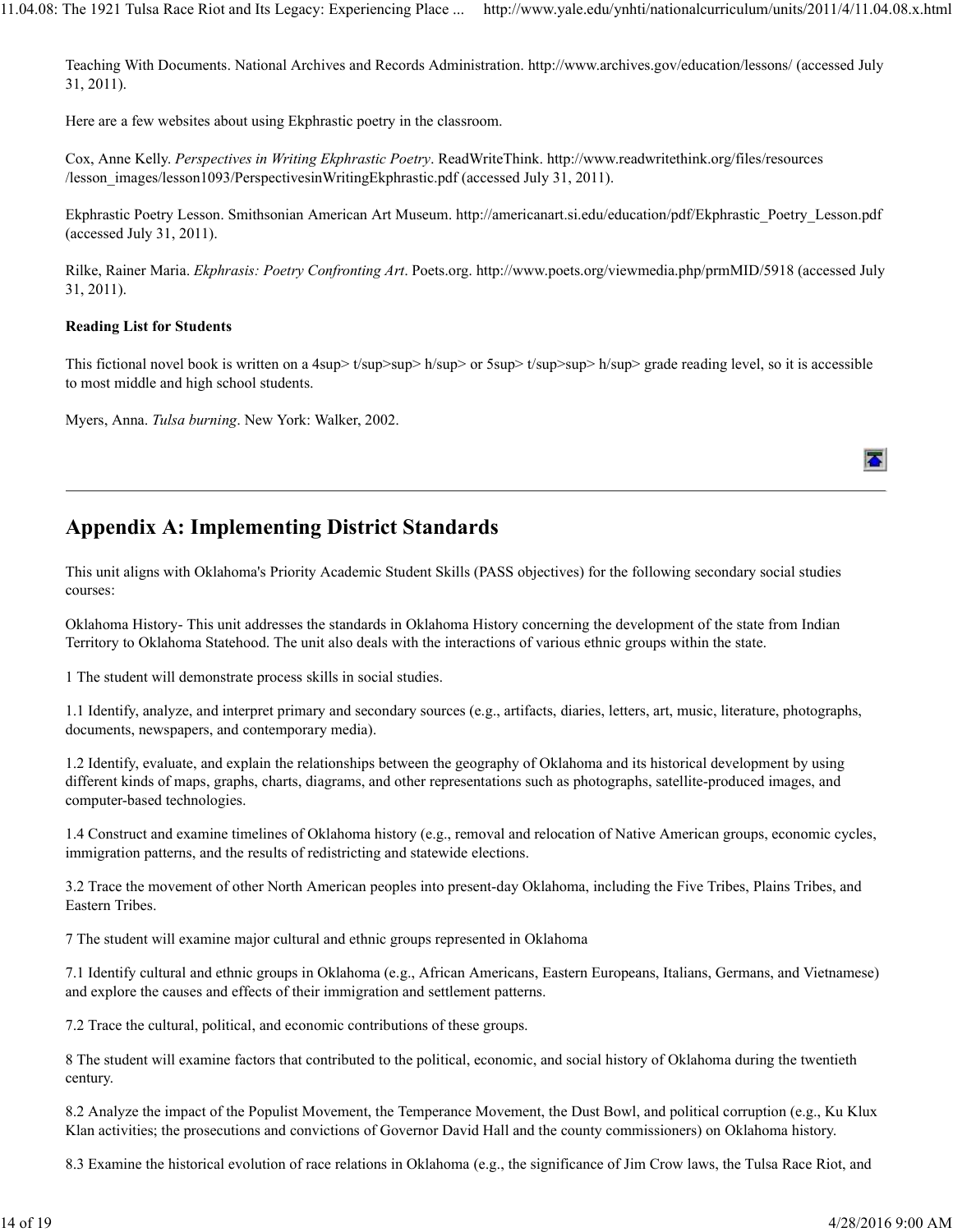the contributions of Governor Raymond Gary to the peaceful integration of public facilities).

US History-This unit deals with the early 20sup> t/sup>sup> h/sup> century history, especially the conflicts and concerns of different ethnic groups within the nation.

PS 1.2 Recognize and explain how different points of view have been influenced by nationalism, racism, religion, culture and ethnicity.

PS 1.3. Distinguish between fact and opinion in examining documentary sources.

PS 1.4 Construct timelines of United States history (e.g., landmark dates of economic changes, social movements, military conflicts, constitutional amendments, and presidential elections).

PS 1.6 Develop discussion, debate, and persuasive writing and speaking skills, focusing on enduring issues (e.g., individual rights vs. the common good, and problems of intolerance toward cultural, ethnic, and religious groups), and demonstrating how divergent viewpoints have been and continue to be addressed and reconciled.

CS 1.6 Evaluate the continuing impact of Reconstruction policies on the South, including southern reaction (e.g., tenant farming, Freedmen's Bureau, sharecropping, Black Codes, Ku Klux Klan, Carpetbaggers, scalawags, Plessy v. Ferguson, and Jim Crow laws).

CS 4.1.D Describe rising racial tensions and labor unrest common in the era (e.g., the Tulsa Race Riot, the resurgence of the Ku Klux Klan, the "Back to Africa" Movement and Marcus Garvey, the rise of industrial unions, and the labor sit-down strikes).

Geography-This unit addresses standards related to economic, cultural, political, and historical geography.

1.2 Demonstrate the use of mental maps to organize information about people, places, and environments in a spatial context.

4.4 Explain how the forces of cooperation and conflict among people influence the division and control of earth's surface.

6 The student will analyze problems and issues from a geographic perspective using the tools and skills of geography.

6.1. Explain the fundamental role that geographical context has played in affecting events in history.

# Appendix B: Tulsa Race Riot Photographs

(image 11.04.08.01 is available in print form)

*Smoke from Fires*. Photo used by permission. Credited to Beryl Ford Collection/Rotary Club of Tulsa, Tulsa City-County Library and Tulsa Historical Society.sup> 7/sup>sup> 1/sup>

(image 11.04.08.02 is available in print form)

Captured Men. Photo used by permission. Credited to Beryl Ford Collection/Rotary Club of Tulsa, Tulsa City-County Library and Tulsa Historical Society.sup> 7/sup>sup> 2/sup>

(image 11.04.08.03 is available in print form)

*Man standing near debris*. Photo used by permission. Credited to Beryl Ford Collection/Rotary Club of Tulsa, Tulsa City-County Library and Tulsa Historical Society.sup> 7/sup>sup> 3/sup>

(image 11.04.08.04 is available in print form)

*Unidentified Individuals.* Photo used by permission. Credited to Beryl Ford Collection/Rotary Club of Tulsa, Tulsa City-County Library and Tulsa Historical Society.sup> 7/sup>sup> 4/sup>

(image 11.04.08.05 is available in print form)

*Tulsa World front page*. Photo used by permission. Credited to Beryl Ford Collection/Rotary Club of Tulsa, Tulsa City-County Library and Tulsa Historical Society.sup> 7/sup>sup> 5/sup>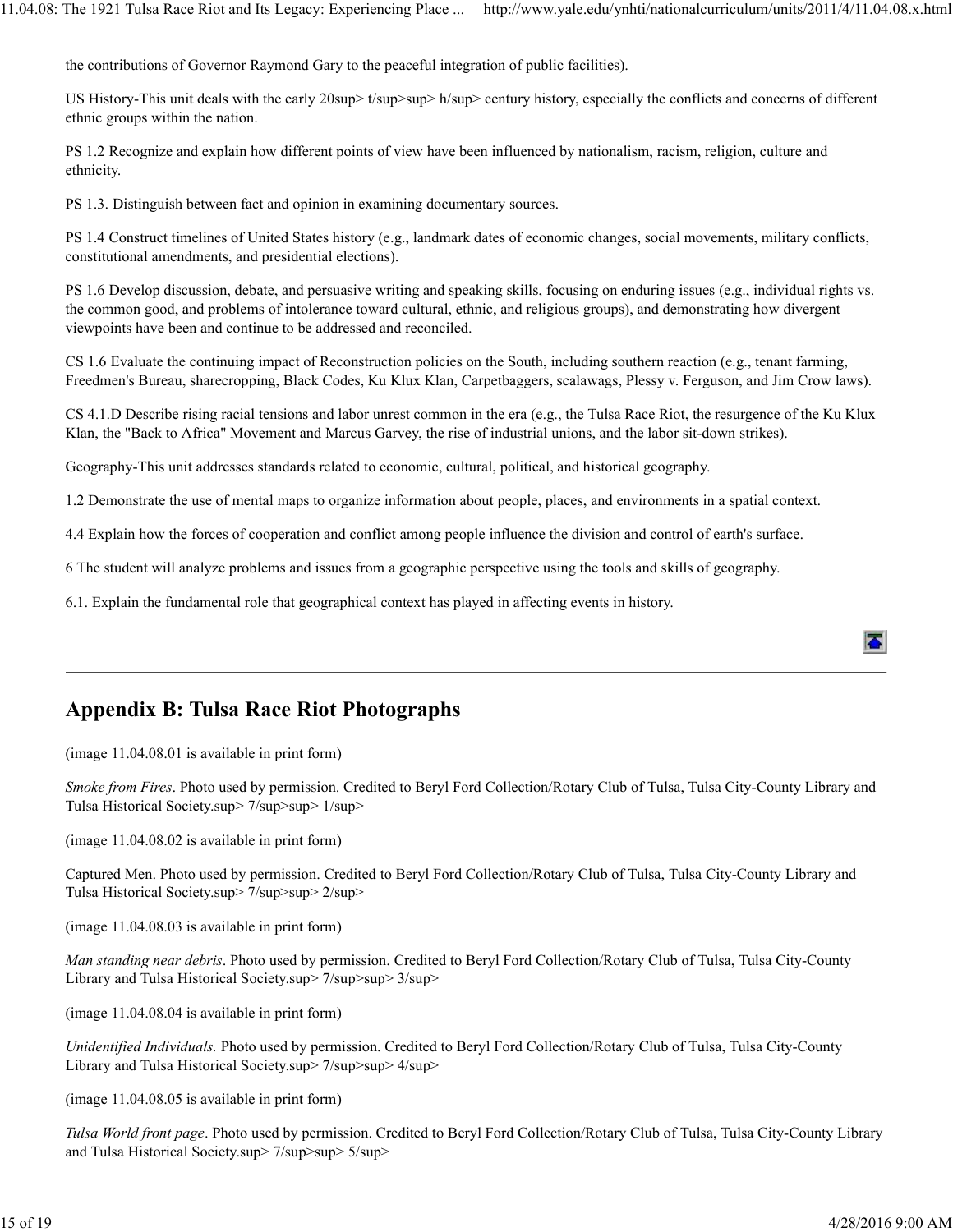

# Appendix C: Selected Tulsa Race Riot Dinner Party Roles

Dick Rowland: I dropped out of high school to take a job shining shoes in a white-owned and white-patronized shine parlor located downtown on Main Street. Shoe shines usually cost a dime in those days, but we were often tipped a nickel for each shine, and sometimes more. On a busy day, I pocketed a fair amount of money. As a young African American man with few other job prospects, this was a good job. There were no toilet facilities for blacks at the shine parlor where I worked. The owner had arranged for his African American employees to use a "Colored" restroom located, nearby, in the Drexel. To get to the washroom, located on the top floor, I rode in the building's elevator. On the day the riot started, Sarah Page operated the elevator. I went to get on the elevator, and I tripped because the elevator hadn't stopped properly at the floor. As I tried to catch my fall, I grabbed onto the arm of Sarah Page, who then screamed. A clerk from a clothing store heard the scream and saw me running out of the building. He called the police and said I attempted to rape Sarah Page. The next day I was arrested. I feared for my life because in those days, black men were lynched frequently, without trial. I did not attempt to rape Sarah Page. Later, I was acquitted when Page refused to press charges. I was cleared and all charges were dropped, but not before hundreds were killed and Greenwood was burned to the ground.

B.C. Franklin: I was one of the few African American attorneys in Greenwood, that's what the Black section of Tulsa was called back then. I was sitting in the courtroom during a recess in a trial when I overheard some other lawyers discussing the alleged rape attempt. I knew Dick Rowland and I didn't believe the charges against him. But the white newspapers in town stirred up the town folk with a headline that read "Nab Negro for Attacking Girl in Elevator." After the lynching that had occurred over the past few years, I knew it was a possibility that could happen to Rowland. Certainly, there was a sense that if the law was going to be upheld so that a black man could get a fair trial, then it would be through the actions of black men, not through official means. When black soldiers returned from fighting in World War 1, they had enough of being second-class citizens after fighting for other people's freedom. They were willing to take action. My law officers were burned to the ground during the riot. I re-opened my law offices in a tent.

Sheriff Willard McCullough: I was sheriff at the time that Dick Rowland was brought to jail and charged with attempted rape. Tempers were running high with both blacks and white. I was not going to have a lynch mob do the same thing to Dick Rowland on my watch. I put Rowland in the hands of deputies in a secure part of the building. I told them to take the elevator to the top floor and disable it. I also told the officers to shoot anyone, including me, who came to get Rowland. The crowds gathered. I asked Deputy Barney Cleaver, a black officer, and C.F. Gabe to get the blacks to go home. I tried to get the whites to disperse as well. Before the night was ended, there were about 2000 white men gathered at the courthouse. Then a bunch of them tried to get guns at the National Guard Armory. When they didn't get guns there, they broke into Bardon's Sporting Goods and took guns and ammunition. Once the first shot was fired, all hell broke loose. People ask what happened. Here's what I know: Some white man tried to disarm a black man and the gun went off during that scuffle. Later that night I saw men who Police Commissioner Adkinson deputized burning and looting in Greenwood, the black section of Tulsa. They went all over South Tulsa, taking black servants from their white employees. Everyone had guns and the police seemed to be behind it.

Police Commissioner Jim Adkison:

Things were out of control in Greenwood. It was like a war zone. People were shooting each other. There was looting and burning. We had people storming the National Guard Armory. We were outnumbered. Police Chief Gustafson called in his entire force—around 65 men—and I began commissioning over 400 folks to serve as deputies to help restore order. Remember, there were thousands of people running the streets that night. Of course, in retrospect, I should have been more careful about the selection of men we deputized and armed. But it was a very tense situation. We never told anyone to kill black people or torch their homes. Our instructions were to disarm people and to absolutely prevent looting and burning.

Mary Parrish: I was a teacher in Greenwood before the riots. Shortly after the riots, I published a book of my recollections called Events of the Tulsa Disaster. When I looked out the window of my apartment building on the morning of June 1, 1921, I saw armed white men gathering near the granary. I left the building, running north on Greenwood Avenue, away from the machine gunfire. I saw the airplanes coming in and I thought it was WWI all over again. The National Guard might say they came in to protect the citizens of Greenwood, but by disarming the Black men and not disarming the white men, they allowed the destruction— looting and burning—of our community to happen.



#### **Notes**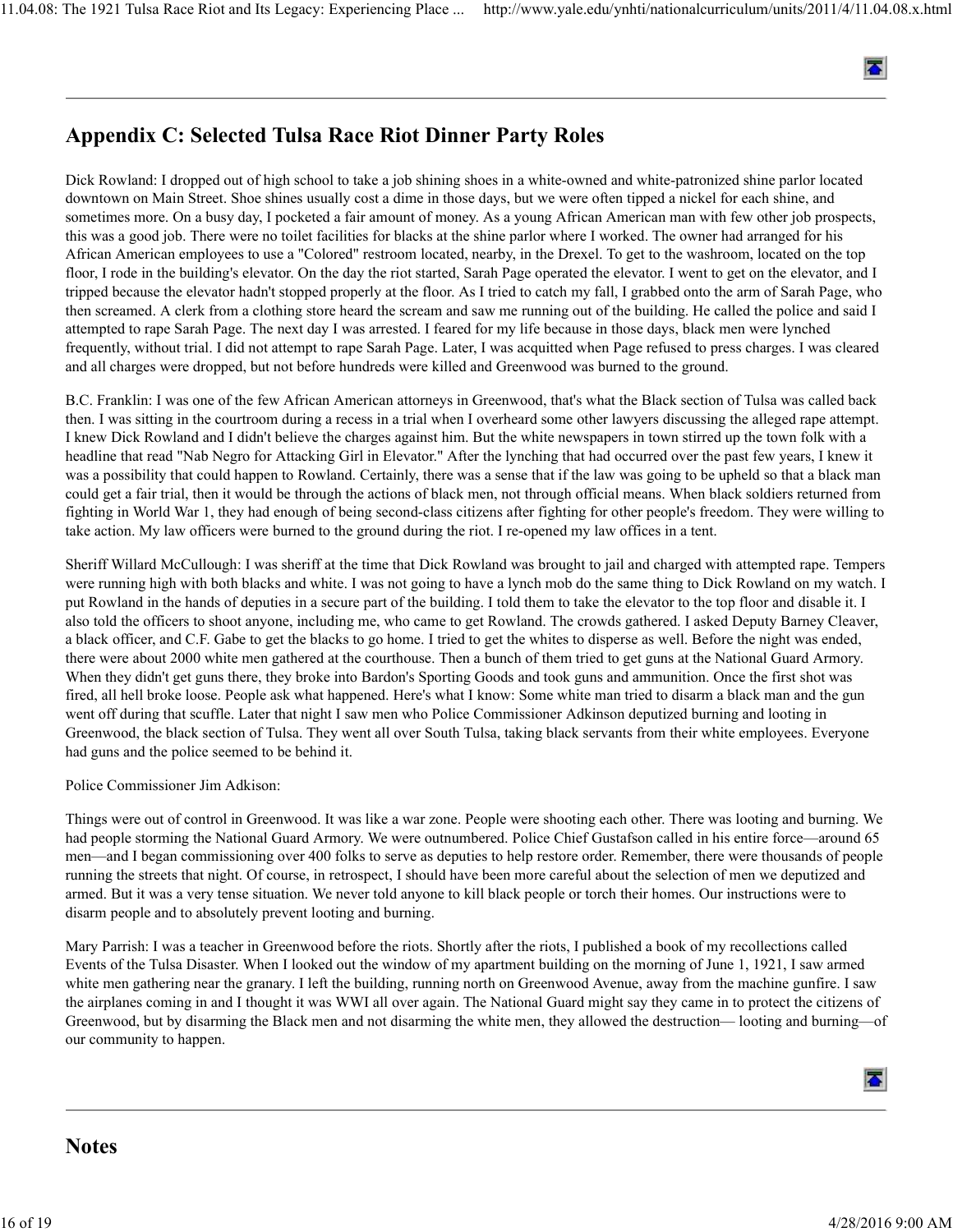1 Hirsch, James. *Riot and Remembrance*. Boston: Houghton Mifflin, 2002. 2 Gates, Eddie Faye. *Riot on Greenwood: The Total Destruction of Black Wall Street, 1921*. 2nd ed. Austin, Texas: Sunbelt Eakin Press, 2003, 97. 3 Ibid. 4 Hirsch, *Riot and Remembrance*, 7. 5 PBS. "Indian Removal," http://www.pbs.org/wgbh/aia/part4/4p2959.html (accessed July 18, 2011). 6 McDonald, Bonnie. *Oklahoma: Land of Contrasts*. Atlanta, Georgia: Clairmont Press, 2007. 7 Hine, Darlene C., William C. Hine, and Stanley Harrold. *African-American History*. Upper Saddle River, New Jersey: Pearson Prentice Hall. 8 *Tulsa Race Riot*, http://www.greenwoodculturalcenter.com/ (accessed July 18, 2011). 9 Hornsby Jr., Alton. *A Companion to African American History*. Malden, Massachusetts: Blackwell Publishing, 2005. 10 Johnson, Hannibal. *Black Wall Street: From Riot to Renaissance in Tulsa's Historic Greenwood District.* Austin, Texas: Eakin Press, 1998. 11 Ibid., 2. 12 Tulsa City-County Library. "Historic All-Black Towns in Oklahoma," http://www.tulsalibrary.org/aarc/towns/map.php (accessed July 18, 2011). 13 Johnson, *Black Wall Street.* 14 Ibid. 15 Ellsworth, Scott. *Death in a Promised Land: The Tulsa Race Riot of 1921*. Baton Rouge: Louisiana State University Press, 1992. 16 Ibid.*,* 8. 17 Hirsch, *Riot and Remembrance*. 18 Ellsworth, *Death in a Promised Land,* 9. 19 Johnson, *Black Wall Street*. 20 Hirsch, *Riot and Remembrance*. 21 Johnson. *Black Wall Street,* 14. 22 Hirsch, *Riot and Remembrance*. 23 Johnson, *Black Wall Street.* 24 Parish, Mary. *Events of the Tulsa Disaster*. Tulsa, Oklahoma: John Hope Franklin Center for Reconciliation, 2009. 25 Hirsch, *Riot and Remembrance*. 26 Johnson, *Black Wall Street*, 8. 27 Parish, *Events of the Tulsa Disaster.* 28 Tatum, Beverly Daniel. "It's not so Black & White," *Instructor-Intermediate* 108 no. 5 (1999): 29-31. 29 "Final Report of the Grand Jury on the Tulsa Race Riot, June 25, 1921," in *Encyclopedia of American race riots*, edited by Walter Rucker and James Nathaniel Upton (Westport, CT: Greenwood Press), 771-772. 30 Bloome, David and Egan-Robertson, Ann, "The Social Construction of Intertextuality in Classroom Reading and Writing Lessons," *Reading Research Quarterly*, 28 no. 4 (1993): 304-333. 31 Oklahoma Commission to Study the Tulsa Race Riot of 1921. *Tulsa Race Riot: A Report*. Oklahoma City: The Commission, 2001. 32 Gates, *Riot on Greenwood,* 97. 33 *The Night Tulsa Burned.* Directed by Robb Weller, Gary H. Grossman, Weller/Grossman Productions, Arts and Entertainment Network, New Video Group and History Channel (Television network). New York: A & E Television Networks: Distributed in the U.S. by New Video Group, 1999. 34 *Terror in Tulsa*. CN8 in association with FullMind Creative. Bordentown, New Jersey: FullMind Creative, 2008. 35 Hirsch, *Riot and Remembrance*. 36 Olds, Sharon. *Strike Sparks: Selected Poems, 1980-2002*. Random House Digital, 2004. 37 *Tulsa Race Riot*, http://www.greenwoodculturalcenter.com/ (accessed July 18, 2011). 38 Greenwood Cultural Center. *Greenwood Cultural Center: Jewel in the Crown*. Virginia Beach, Virginia: Donning Company Publishers, 2008. 39 Ellsworth, *Death in the Promised Land,* 48. 40 Ibid.*,* 48. 41 *1921 Tulsa Race Riot: Tulsa Tribune newspaper front page*. Tulsa, 1921. Photograph. From Tulsa City-County Library, Courtesy of 17 of 19 4/28/2016 9:00 AM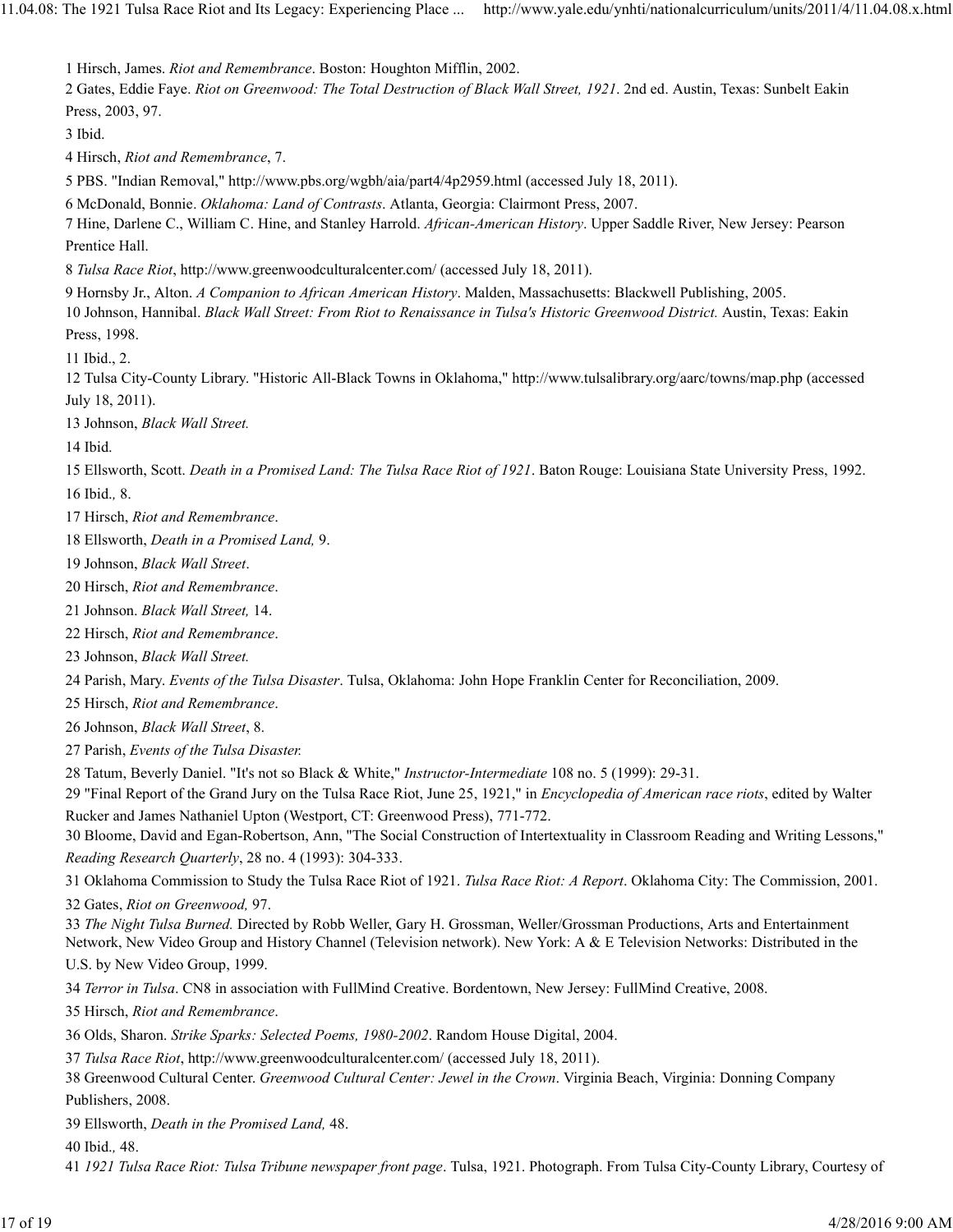Beryl Ford Collection/Rotary Club of Tulsa, Tulsa City-County Library, and Tulsa Historical Society. http://opac.tulsalibrary.org /record=b2173660~S27 (accessed July 18, 2011)

42 Brophy, Alfred. "Tulsa (Oklahoma) Riot of 1921," in *Encyclopedia of American race riots*, edited by Walter Rucker and James Nathaniel Upton (Westport, CT: Greenwood Press), 645-654.

43 Ellsworth, *Death in the Promised Land*.

44 Ibid.

45 Hine et al., *African American History*.

46 Brophy, "Tulsa (Oklahoma) Riot," in *Encyclopedia*.

47 McDonald, *Oklahoma: Land of Contrasts*.

48 Ellsworth, *Death in the Promised Land*.

49 McDonald, *Oklahoma: Land of Contrasts*.

50 Young, Cory. "Markers serve as reminder of Black Wall Street." *Tulsa World*, December 10, 2003. http://www.tulsaworld.com /news/article.aspx?articleID=031210 Co\_zm1\_marke (accessed July 18, 2011).

51 Greenwood Cultural Center. *Greenwood Cultural Center.*

52 Oklahoma Commission to Study the Tulsa Race Riot of 1921. *Tulsa Race Riot*.

53 Ibid.

54 Gates, *Riot on Greenwood*.

55 *John Hope Franklin Reconciliation Park*. 2009. http://www.jhfcenter.org/reconciliation-park/ (accessed June 29, 2011)

56 Hirsch, *Riot and Remembrance*.

57 Greenwood Cultural Center. *Greenwood Cultural Center: Jewel in the Crown*.

58 Hirsch, *Riot and Remembrance*.

59 Gates, *Riot on Greenwood*.

60 Krehbiel, Randy. "Prom-goer swings back into time." *Tulsa World*, April 13, 2000. http://www.tulsaworld.com

/news/article.aspx?no=subj&articleid=L041300088&archive=yes

61 Freire, Paulo. *Pedagogy of the oppressed*. 30th anniversary ed. New York: Continuum, 2000.

62 Sanchez, Rebecca M. "Community as a participatory foundation in culturally conscientious classrooms." *Multicultural Education* 15, no. 1 (2007): 50.

63 Jenkins, Henry. *Confronting the challenges of participatory culture: media education for the 21st century*. Cambridge, MA: The MIT Press, 2009.

64 Foundation for the National Archives. *Document Analysis with Students*. DocsTeach. http://docsteach.org/resources (accessed July 31, 2011).

65 Ibid.

66 National Writing Project and Ralph Nagin. *Because Writing Matters: Improving Student Writing in Our Schools*. San Francisco, California: Jossey-Bass.

67 Coughlin, Patricia. "Making Field Trips Count: Collaborating for Meaningful Experiences." *The Social Studies* 101 (2010): 200-210.

68 Aronson, Elliot . *The Jigsaw Classroom in 10 Easy Steps*. The Jigsaw Classroom: A Cooperative Learning Technique. http://www.jigsaw.org/steps.htm (accessed July 31, 2011).

69 Soapstone template. http://www.edmondschools.net/Portals/0/docs/SOAPStoneTemplate.pdf (accessed July 31, 2011). 70 *Teaching With Documents*. National Archives and Records Administration. http://www.archives.gov/education/lessons/worksheets /written\_document\_analysis\_worksheet.pdf (accessed July 31, 2011).

71 *Smoke from fires*. Tulsa, 1921. Photograph. From Tulsa City-County Library, Courtesy of Beryl Ford Collection/Rotary Club of Tulsa, Tulsa City-County Library, and Tulsa Historical Society, http://opac.tulsalibrary.org/record=b2173663~S27 (accessed July 18, 2011).

72 *Captured Men*. Tulsa, 1921. Photograph. From Tulsa City-County Library, Courtesy of Beryl Ford Collection/Rotary Club of Tulsa, Tulsa City-County Library, and Tulsa Historical Society. http://opac.tulsalibrary.org/record=b2173659~S27 (accessed July 18, 2011). 73 *1921 Tulsa Race Riot: man standing near debris*. Tulsa, 1921. Photograph. From Tulsa City-County Library, Courtesy of Beryl Ford Collection/Rotary Club of Tulsa, Tulsa City-County Library, and Tulsa Historical Society. http://opac.tulsalibrary.org /record=b2173658~S27 (accessed July 18, 2011).

74 *Unidentified Individuals.* Tulsa, 1921. Photograph. From Tulsa City-County Library, Courtesy of Beryl Ford Collection/Rotary Club of Tulsa, Tulsa City-County Library, and Tulsa Historical Society. http://opac.tulsalibrary.org/record=b2173666~S27 (accessed